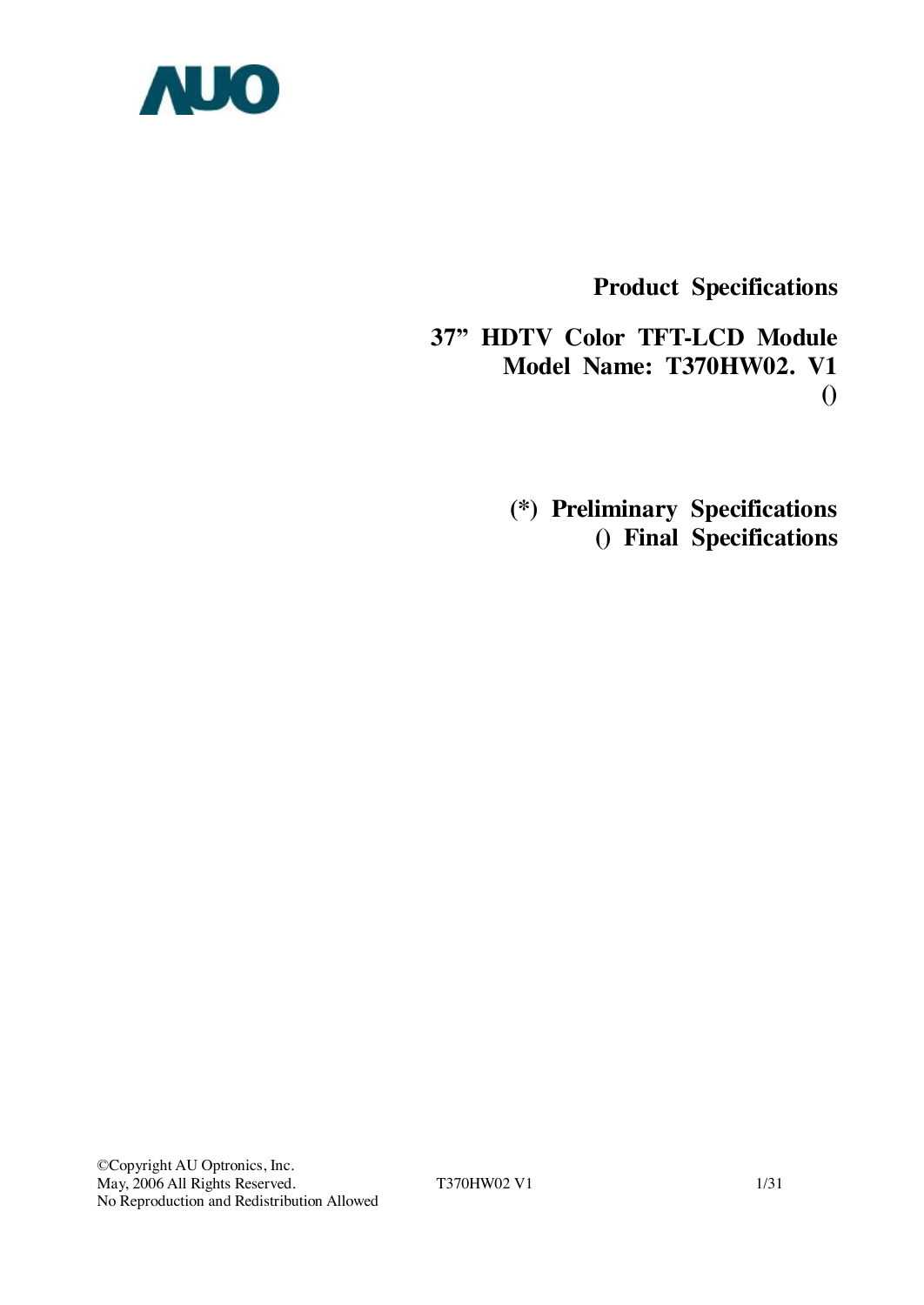

# **Contents**

| No             |                                         |
|----------------|-----------------------------------------|
|                | <b>CONTENTS</b>                         |
|                | <b>RECORD OF REVISIONS</b>              |
| $\mathbf{1}$   | <b>GENERAL DESCRIPTION</b>              |
| $\overline{c}$ | <b>ABSOLUTE MAXIMUM RATINGS</b>         |
| 3              | ELECTRICAL CHARACTREISTICS              |
| $3 - 1$        | <b>TFT-LCD MODULE</b>                   |
| $3-2$          | <b>BACKLIGHT UNIT</b>                   |
| $3 - 3$        | <b>LVDS DATA FORMAT</b>                 |
| $\overline{4}$ | <b>INPUT TERMINAL PIN ASSIGNMENT</b>    |
| $4 - 1$        | <b>TFT-LCD MODULE</b>                   |
| $4 - 2$        | <b>INVERTER UNIT</b>                    |
| $4 - 3$        | <b>LVDS DATA FORMAT</b>                 |
| $4 - 4$        | <b>COLOR DATA INPUT ASSIGNMENT</b>      |
| 5              | <b>INTERFACE TIMING CHARACTERISTICS</b> |
| 6              | OPTICAL CHARACTERISTICS                 |
| $\overline{7}$ | MECHANICAL CHARACTERISTICS              |
| 8              | <b>RELIABLITY</b>                       |
| 9              | <b>INTERNATIONAL STANDARDS</b>          |
| $9 - 1$        | <b>SAFETY</b>                           |
| $9 - 2$        | <b>EMC</b>                              |
| 10             | <b>PACKING</b>                          |
| $10-1$         | <b>LABEL DEFINITION</b>                 |
| $10-2$         | PACKING METHODS & SPECIFICATIONS        |
| 11             | <b>PRECAUTIONS</b>                      |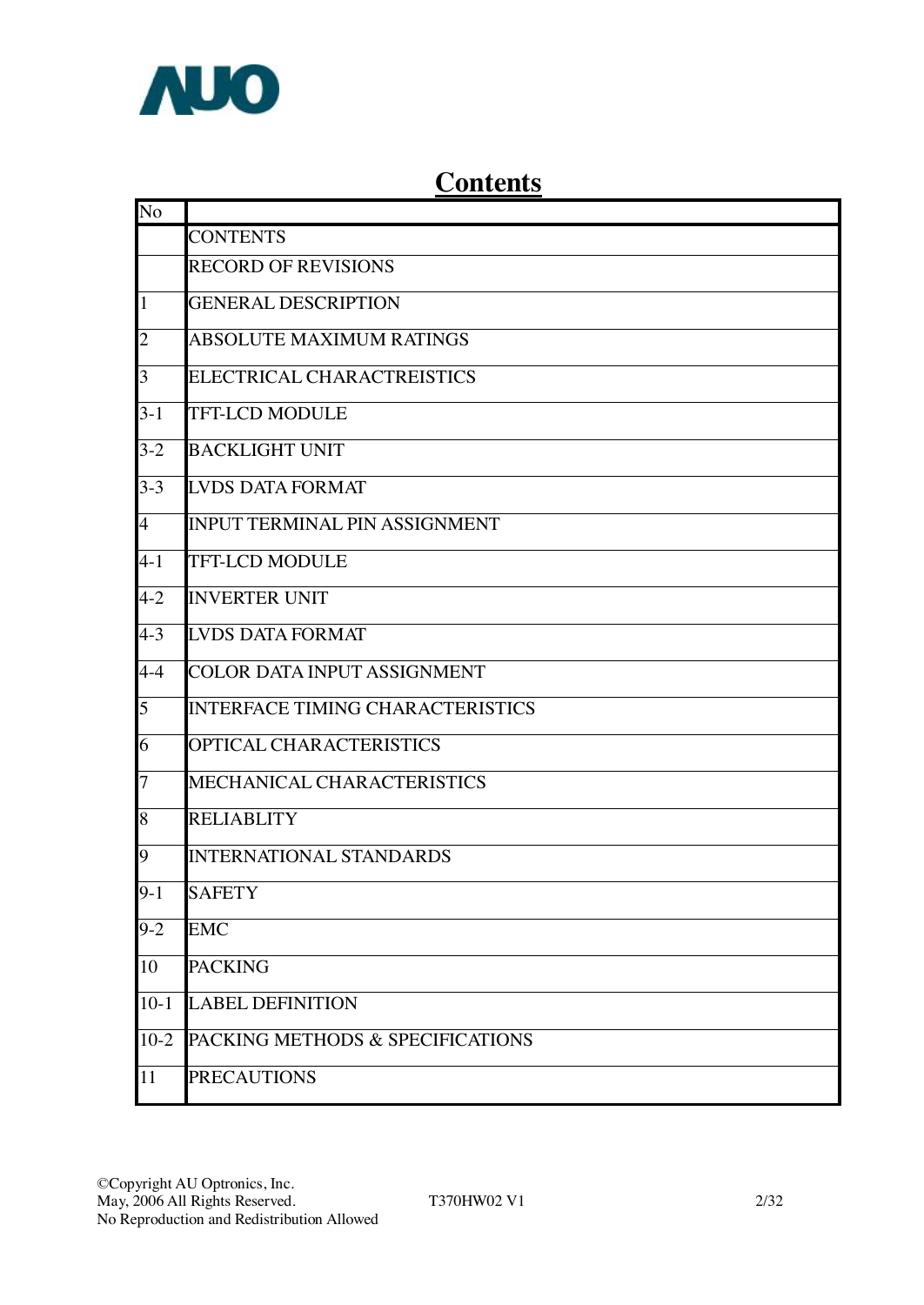

# **Record of Revision**

| <b>Version</b> | <b>Date</b> | $\overline{\text{No}}$ | <b>Old Description</b> | <b>New Description</b> | Remark |  |
|----------------|-------------|------------------------|------------------------|------------------------|--------|--|
|                |             |                        |                        |                        |        |  |
|                |             |                        |                        |                        |        |  |
|                |             |                        |                        |                        |        |  |
|                |             |                        |                        |                        |        |  |
|                |             |                        |                        |                        |        |  |
|                |             |                        |                        |                        |        |  |
|                |             |                        |                        |                        |        |  |
|                |             |                        |                        |                        |        |  |
|                |             |                        |                        |                        |        |  |
|                |             |                        |                        |                        |        |  |
|                |             |                        |                        |                        |        |  |
|                |             |                        |                        |                        |        |  |
|                |             |                        |                        |                        |        |  |
|                |             |                        |                        |                        |        |  |
|                |             |                        |                        |                        |        |  |
|                |             |                        |                        |                        |        |  |
|                |             |                        |                        |                        |        |  |
|                |             |                        |                        |                        |        |  |
|                |             |                        |                        |                        |        |  |
|                |             |                        |                        |                        |        |  |
|                |             |                        |                        |                        |        |  |
|                |             |                        |                        |                        |        |  |
|                |             |                        |                        |                        |        |  |
|                |             |                        |                        |                        |        |  |
|                |             |                        |                        |                        |        |  |
|                |             |                        |                        |                        |        |  |
|                |             |                        |                        |                        |        |  |
|                |             |                        |                        |                        |        |  |
|                |             |                        |                        |                        |        |  |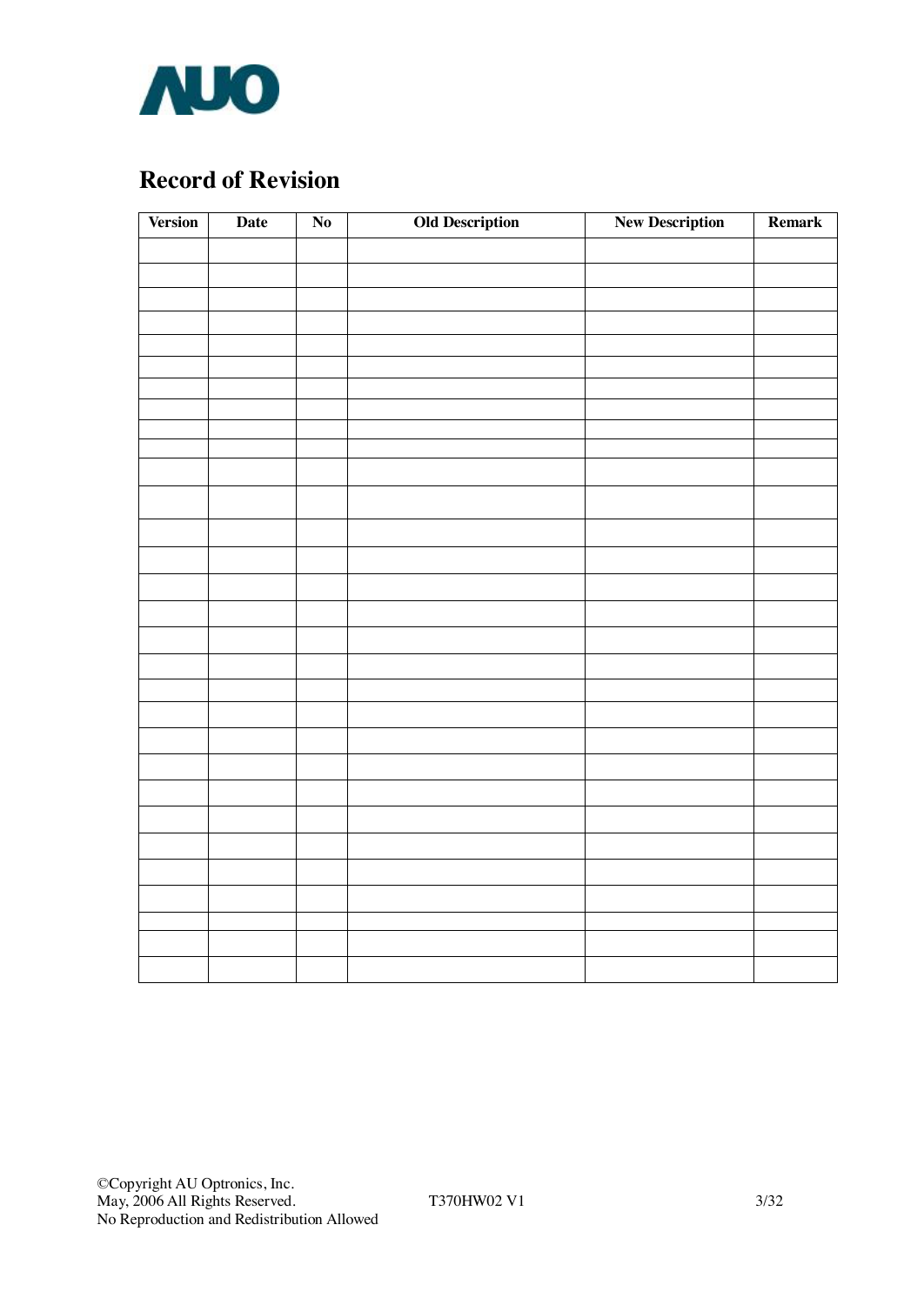

# **1. General Description**

This specification applies to the 37.0 inch Color TFT-LCD Module T370HW02 V1. This LCD module has a TFT active matrix type liquid crystal panel 1920x1080 pixels, and diagonal size of 37.0 inch. This module supports 1920x1080 HDTV mode (Non-interlace). Each pixel is divided into Red, Green and Blue sub-pixels or dots which are arranged in vertical stripes. Gray scale or the brightness of the sub-pixel color is determined with a 8-bit gray scale signal for each dot.

The T370HW02 V1 has been designed to apply the 8-bit 2 channel LVDS interface method. It is intended to support displays where high brightness, wide viewing angle, high color saturation, and high color depth are very important.

| <b>Items</b>                  | <b>Specification</b>                | Unit          | <b>Note</b>          |
|-------------------------------|-------------------------------------|---------------|----------------------|
| <b>Active Screen Size</b>     | 37.01                               | inch          |                      |
| <b>Display Area</b>           | 819.36 (H) x 460.89(V)              | mm            |                      |
| <b>Outline Dimension</b>      | $894.8(H)$ x 527.4(V) x 50.72(D)    | mm            | <b>With inverter</b> |
| <b>Driver Element</b>         | a-Si TFT active matrix              |               |                      |
| <b>Display Colors</b>         | 8 bit, 16.7M                        | <b>Colors</b> |                      |
| Number of Pixels              | $1920 \times 1080$                  | <b>Pixel</b>  |                      |
| Pixel Pitch                   | $0.42675(H) \times 0.42675(W)$      | mm            |                      |
| <b>Pixel Arrangement</b>      | <b>RGB</b> vertical stripe          |               |                      |
| <b>Display Operation Mode</b> | <b>Transmissive, Normally Black</b> |               |                      |
| <b>Surface Treatment</b>      | Hard-Coating (3H), Anti-Glare       |               |                      |

#### **\* General Information**

.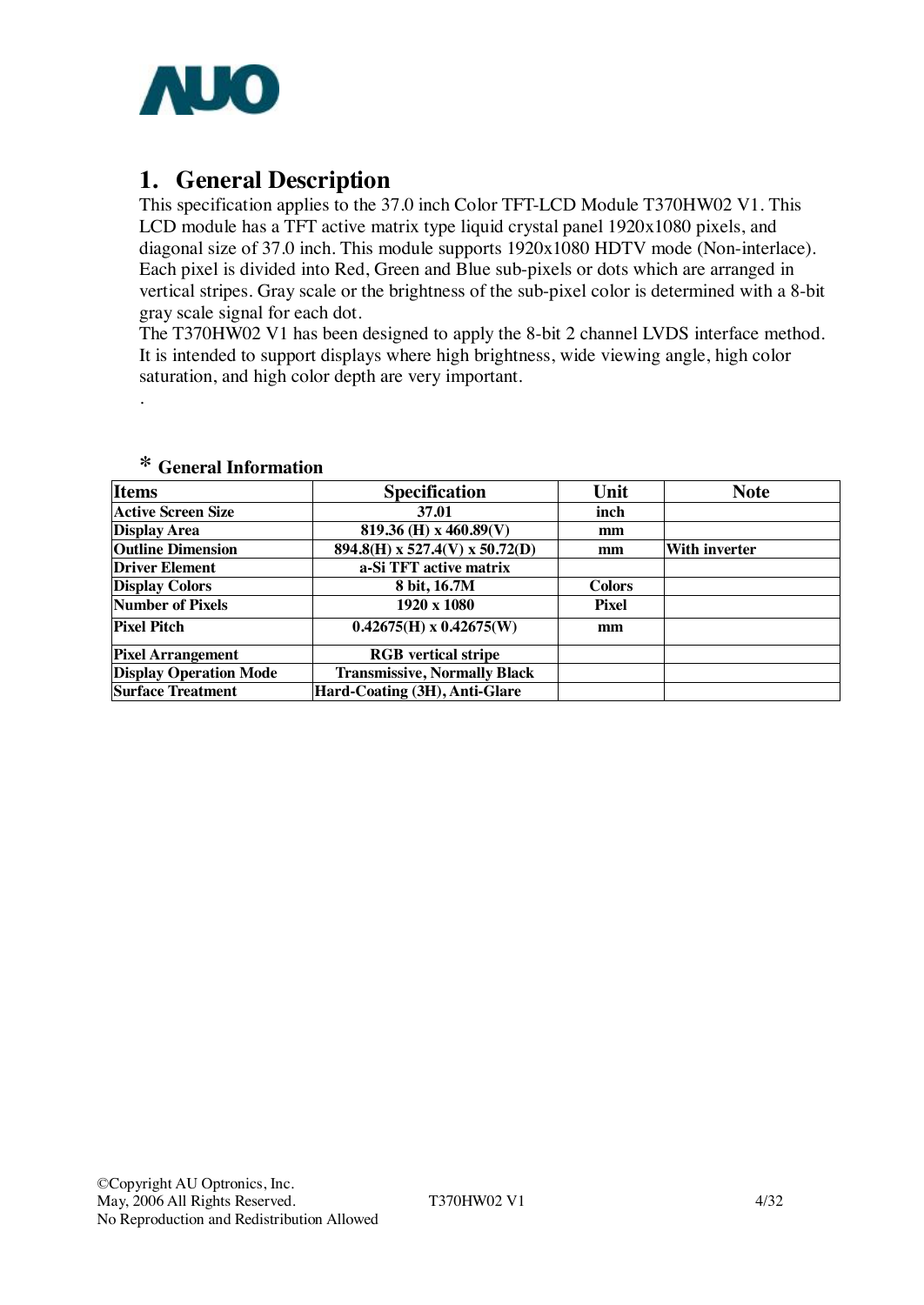

# **2. Absolute Maximum Ratings**

| The following are maximum values that, if exceeded, may cause permanent damage to the device. |            |        |     |                |                   |  |  |  |  |  |
|-----------------------------------------------------------------------------------------------|------------|--------|-----|----------------|-------------------|--|--|--|--|--|
| Item                                                                                          | Symbol     | Min    | Max | Unit           | Note              |  |  |  |  |  |
| Logic/LCD Drive Voltage                                                                       | Vcc        | $-0.3$ | 14  | [Volt]         |                   |  |  |  |  |  |
| Input Voltage of Signal                                                                       | Vin        | $-0.3$ |     | [Volt]         | $\mathbf{1}$      |  |  |  |  |  |
| <b>BLU</b> Input Voltage                                                                      | VDDB       | $-0.3$ | 27  | [Volt]         | $\mathbf{1}$      |  |  |  |  |  |
| <b>BLU Brightness Control Voltage</b>                                                         | VBLON      | $-0.3$ | 7.0 | [Volt]         | $\lceil 1 \rceil$ |  |  |  |  |  |
| <b>Operating Temperature</b>                                                                  | <b>TOP</b> | 0      | 50  | $\rm [°C]$     | $[2]$             |  |  |  |  |  |
| <b>Operating Humidity</b>                                                                     | HOP        | $-20$  | 60  | [%RH]          | $[2]$             |  |  |  |  |  |
| <b>Storage Temperature</b>                                                                    | <b>TST</b> | 10     | 90  | $\rm ^{10}C$ ] | $\left[ 2\right]$ |  |  |  |  |  |
| Storage Humidity                                                                              | HST        | 10     | 90  | [%RH]          | [2]               |  |  |  |  |  |

The following are maximum values that, if exceeded, may cause permanent damage to the device.

Note 1: Duration = 50msec

Note 2 : Maximum Wet-Bulb should be 39℃ and No condensation.

#### Note 3: Temperature and relative humidity range is shown below

- A. Humidity  $90\%RH$  Max (Ta  $\leq 40^{\circ}C$ )
- B. Wet-bulb temperature  $\leq 39^{\circ}$ C. (Ta > 40<sup>o</sup>C)
- C. No condensation

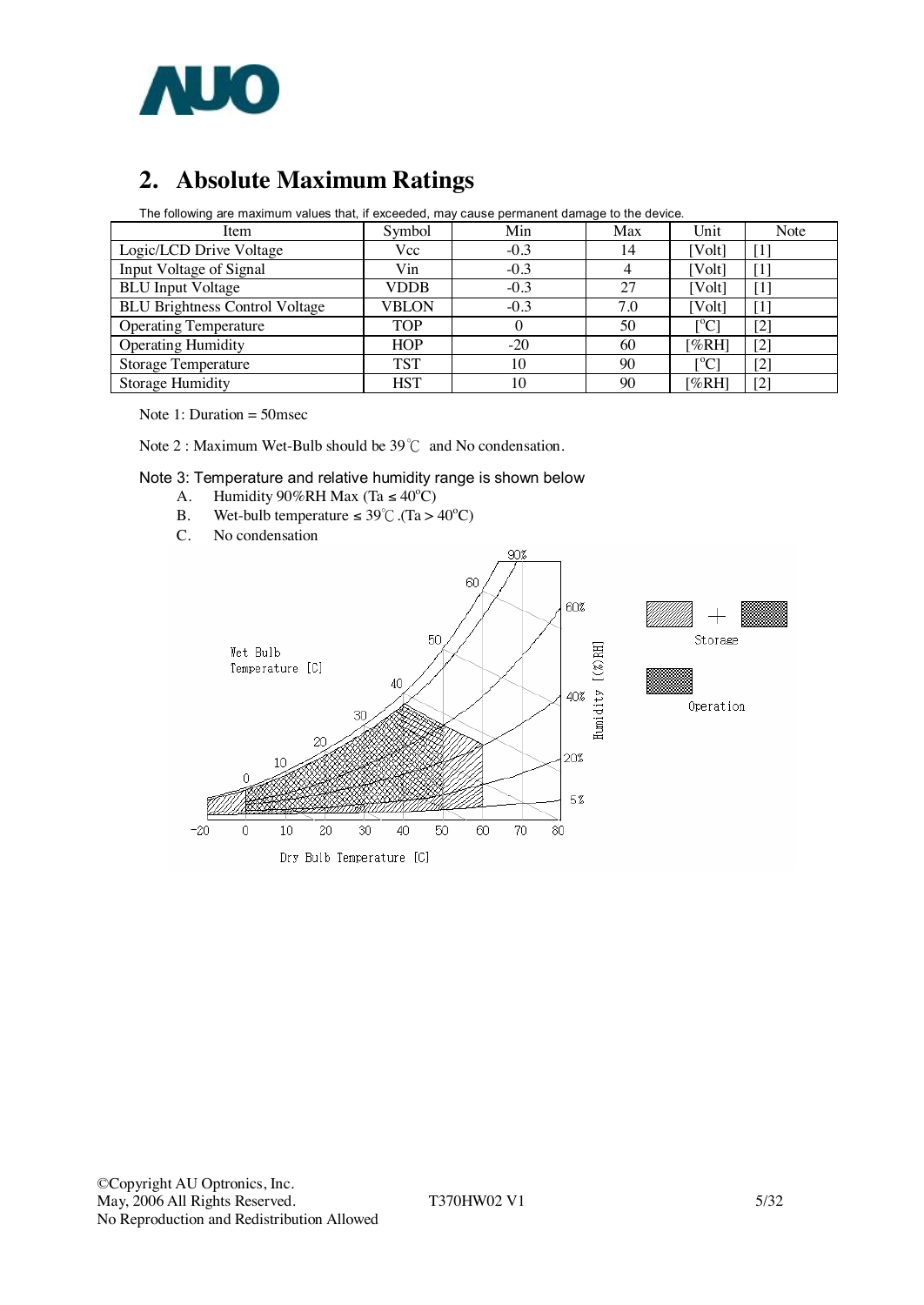

# **3. Electrical Characteristics**

The T370HW02 V1 requires two power inputs.

1.1<sup>st</sup> input power: for TFT-LCD Module driving.

 $2.2<sup>nd</sup>$  input power: for the BLU driving, (powered inverter)

**3-1 TFT-LCD Module (Ta=25**±**2<sup>o</sup>**  $(Ta=25\pm2^{\circ}C)$ **Parameter Min Typ Max**  $Notes$ Power Supply Input Voltage Vcc 10.8 12.0 13.2 Vdc Power Supply Input Current | Icc | - | TBD | | A | [1] Power Consumption  $P^c$  - TBD Watt [1] Inrush Current  $I_{\text{RUSH}}$  - TBD Apeak [2] Differential Input High Threshold Voltage  $V_{TH}$  | | 100 | mV | [3] Differential Input Low Threshold Voltage VTL -100 mV [3] LVDS Interface  $Common Input Voltage$   $V_{ICM}$  1.0 1.2 1.5 V CMOS Input High Threshold Voltage V<sub>IH</sub> (High) 2.4 3.3 Vdc Input Low Threshold Voltage  $V_{II}$  (Low) 0 0.9 Vdc

**Note:**

**1.** Testing condition is shown in table and figure below for electrical characteristic measurement:

|                               | Symbol                     | Value            | Units     | Note           |
|-------------------------------|----------------------------|------------------|-----------|----------------|
| Input Voltage                 | Vcc                        | 12               | Volt      |                |
| Vertical Frequency            | $\mathbf{V}$               | 60               | Hz        |                |
| Frequency of Clock            | $\rm{f_{CLK}}$             | 65               | MHz       |                |
| Inrush Current                | $\mathbf{I}_{\text{rush}}$ | <b>TBD</b>       | A         |                |
| Time period with rush current | $\wedge$ t                 | 500              | <b>us</b> | Shown in Fig.1 |
| Common input Voltage          | $\rm V_{ICM}$              |                  | V         |                |
| Test Pattern level            | Level                      | L <sub>255</sub> |           |                |



#### **Figure 1: Measurement of Irush**

- **2.** Environment condition for electrical characteristic measurement:: Temperature and relative humidity range is shown below:
	- A. Humidity  $90\%RH$  Max (Ta  $\leq 40^{\circ}C$ )
	- B. Wet-bulb temperature  $\leq 39^{\circ}$ C. (Ta > 40<sup>o</sup>C)
	- C. No condensation

©Copyright AU Optronics, Inc. May, 2006 All Rights Reserved. T370HW02 V1 6/32 No Reproduction and Redistribution Allowed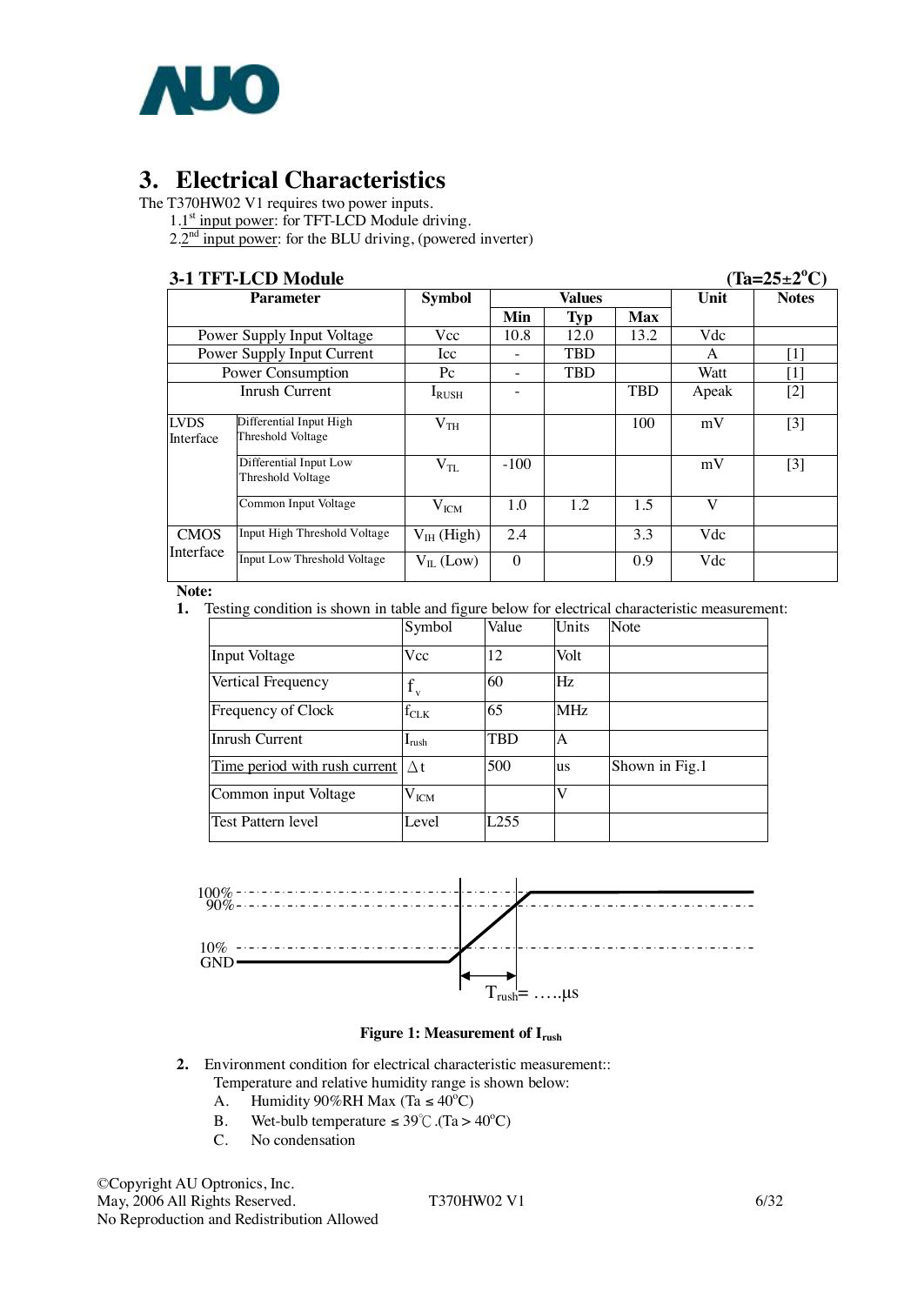

**3.** Measurement of LVDS differential voltage is shown in Figure 2.



**Figure 2 : LVDS Differential Voltage**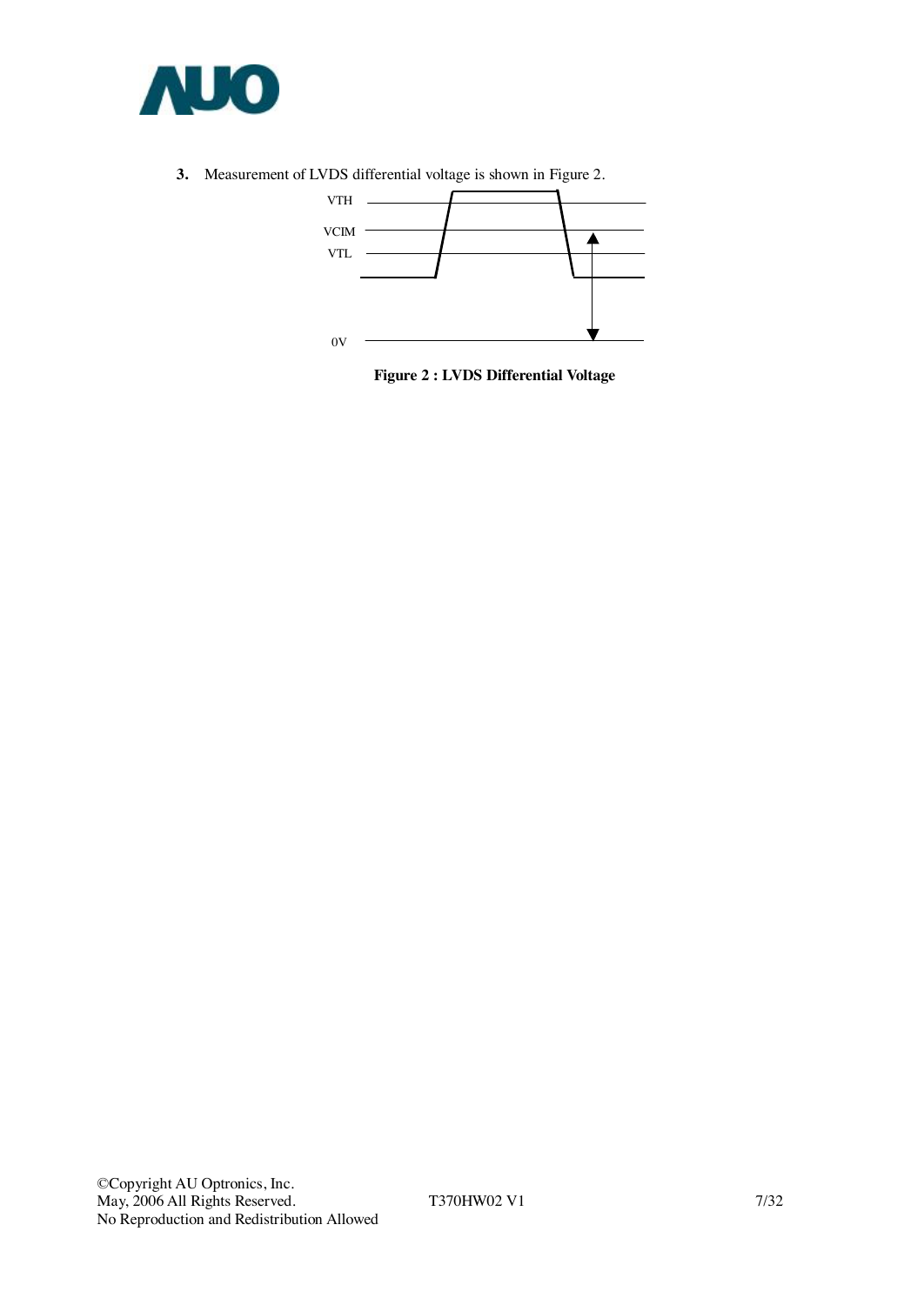

#### **3-2 BACKLIGHT UNIT**

|                               |               | $(Ta=25\pm2^{\circ}C)$ |             |              |      |  |  |  |  |  |
|-------------------------------|---------------|------------------------|-------------|--------------|------|--|--|--|--|--|
| <b>Parameter</b>              |               |                        | Value       | <b>Units</b> | Note |  |  |  |  |  |
|                               | <b>Symbol</b> | Min                    | ľур.        | <b>Max</b>   |      |  |  |  |  |  |
| <b>Lamp Consumption</b> $P_L$ |               |                        | 145         | TBD          |      |  |  |  |  |  |
| power                         |               |                        |             |              |      |  |  |  |  |  |
| Life time                     |               |                        | 50000 60000 |              |      |  |  |  |  |  |

**Note:** 

- **1.** Do not attach a conducting tape to lamp connecting wire. If the lamp wire attach to conducting tape, TFT-LCD Module have a low luminance and the inverter has abnormal action because leakage current occurs between lamp wire and conducting tape.
- **2.** The performance of the Lamp in LCM, for example lifetime or brightness, is extremely influenced by the characteristics of the DC-AC Inverter. So all the parameters of an inverter should be carefully designed so as not to produce too much leakage current from high-voltage output of the inverter. When you design or order the inverter, please make sure unwanted lighting caused by the mismatch of the lamp and the inverter (no lighting, flicker, etc) never occurs. When you confirm it, the LCD Assembly should be operated in the same condition as installed in your instrument.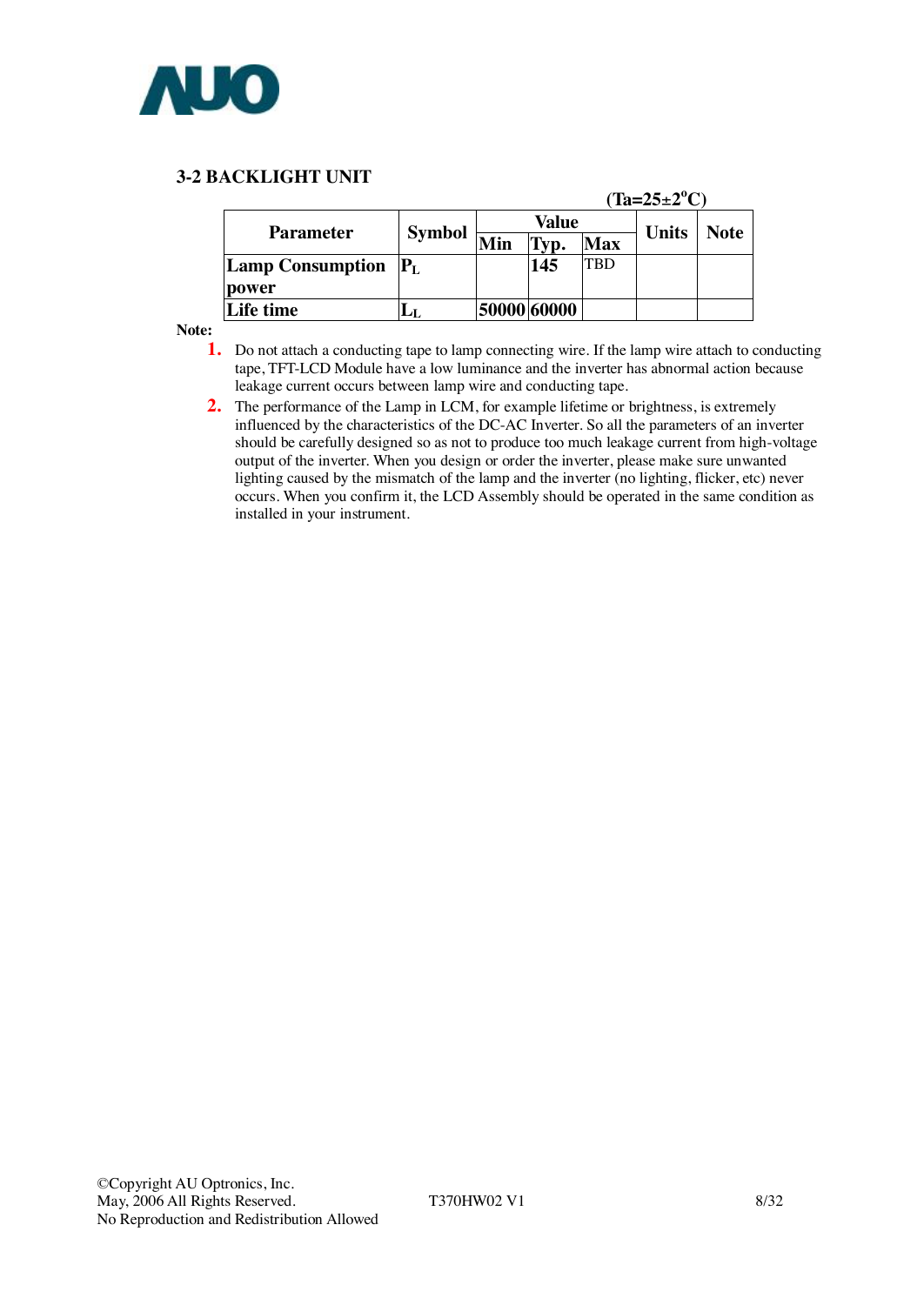

|                                     |                              |            |            |                          | Spec                     |                |                 |                |            |  |
|-------------------------------------|------------------------------|------------|------------|--------------------------|--------------------------|----------------|-----------------|----------------|------------|--|
| Item                                | Symbol                       |            | Condition  | Min                      | Typical                  | Max            | Unit            | Note           |            |  |
| <b>Input Voltage</b>                | $V_{DDB}$                    |            |            | 21.6                     | 24                       | 26.4           | <b>VDC</b>      |                |            |  |
| <b>Input Current</b>                | $I_{\rm DDB}$                |            | $VDDB=24V$ |                          | 6.0                      |                | <b>ADC</b>      | $\mathbf{1}$   |            |  |
| <b>Input Power</b>                  | $\mathbf{P}_{\text{DDB}}$    |            | $VDDB=24V$ | $\overline{\phantom{a}}$ | 145                      | <b>TBD</b>     | W               | $\mathbf{1}$   |            |  |
| Inrush current                      | $\mathbf{I}_{\textrm{RUSH}}$ |            | $VDDB=24V$ | $\qquad \qquad -$        |                          | <b>TBD</b>     | <b>ADC</b>      | $\overline{2}$ |            |  |
| <b>Output Frequency</b>             | $F_{BL}$                     |            |            |                          | $VDDB=24V$               |                | 42              |                | <b>KHz</b> |  |
| On/Off control voltage              | $V_{\rm BLON}$               | <b>ON</b>  | $VDDB=24V$ | $\overline{2}$           | $\overline{\phantom{0}}$ | 3.3            | <b>VDC</b>      |                |            |  |
|                                     |                              | <b>OFF</b> |            | $\theta$                 |                          | 0.8            |                 |                |            |  |
|                                     | V <sub>DIM</sub>             | <b>MAX</b> | $VDDB=24V$ | $\overline{2}$           | $\overline{\phantom{0}}$ | 3.3            | <b>VDC</b>      |                |            |  |
| Dimming Control Voltage             |                              | <b>MIN</b> |            | $\theta$                 |                          | 0.8            | <b>VDC</b>      |                |            |  |
| Dimming Frequent                    | $F_D$                        |            | $VDDB=24V$ | $\overline{150}$         |                          | 300            | Hz              |                |            |  |
|                                     | V_EPWM                       | <b>MAX</b> | $VDDB=24V$ |                          | 100                      | $\overline{a}$ | <b>VDC</b>      |                |            |  |
| PWM control Voltage                 |                              | <b>MIN</b> | $VDDB=24V$ |                          | 30                       |                |                 |                |            |  |
| <b>External PWM control Current</b> | <b>I_EPWM</b>                |            | $VDDB=24V$ |                          |                          | $\overline{2}$ | mADC            |                |            |  |
| External PWM Duty ratio             | <b>D_EPWM</b>                |            | $VDDB=24V$ | 30                       |                          | 100            | $\%$            |                |            |  |
| <b>External PWM Frequency</b>       | F_EPWM                       |            | $VDDB=24V$ | 150                      | 180                      | 300            | $\overline{Hz}$ |                |            |  |

### **3-3 INVERTER INTERFACE CHARACTERISTICS**

Note 1: VDIM= 0V; EPWM = Open/High (Turn on for 45minutes) Note 2: Duration  $= 20$  ms;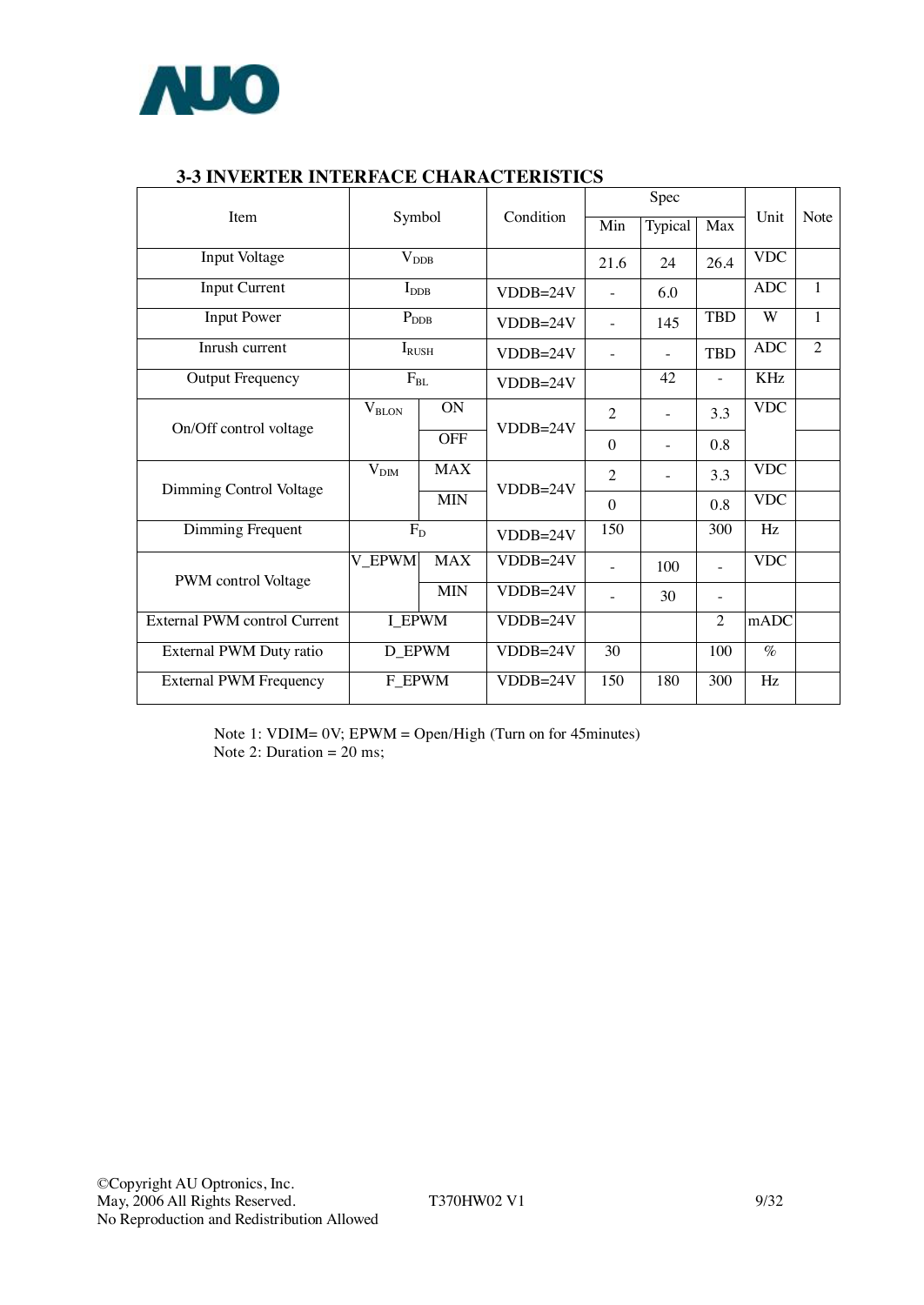

## **4. INPUT TERMINAL PIN ASSIGNMENT 4-1 TFT-LCD Module**

**-** LCD connector (CN3): JAE FI-RE51S-HF Mating connector:

| No                      | <b>Signal</b>   | N <sub>o</sub>  | Signal          |
|-------------------------|-----------------|-----------------|-----------------|
| $\mathbf{1}$            | <b>GND</b>      | 27              | <b>GND</b>      |
| $\frac{2}{3}$           | Reserved.       | 28              | <b>RE0-</b>     |
|                         | Reserved.       | 29              | <b>RE0+</b>     |
| $\overline{\mathbf{4}}$ | Reserved.       | 30              | <b>RE1-</b>     |
| 5                       | Reserved.       | 31              | $RE1+$          |
| $\overline{\bf{6}}$     | Reserved.       | 32              | <b>RE2-</b>     |
| $\overline{7}$          | <b>LVDS SEL</b> | $\overline{33}$ | $RE2+$          |
| $\overline{\bf 8}$      | Reserved.       | 34              | <b>GND</b>      |
| $\overline{9}$          | Reserved.       | 35              | <b>RECLKIN-</b> |
| 10                      | Reserved.       | $\overline{36}$ | <b>RECLKIN+</b> |
| 11                      | <b>GND</b>      | 37              | <b>GND</b>      |
| 12                      | <b>RO0-</b>     | 38              | <b>RE3-</b>     |
| 13                      | $RO0+$          | 39              | <b>RE3+</b>     |
| 14                      | <b>RO1-</b>     | 40              | N.C.            |
| 15                      | $RO1+$          | 41              | N.C.            |
| 16                      | <b>RO2-</b>     | 42              | <b>GND</b>      |
| 17                      | $RO2+$          | 43              | <b>GND</b>      |
| 18                      | <b>GND</b>      | 44              | <b>GND</b>      |
| $\overline{19}$         | <b>ROCLKIN-</b> | 45              | <b>GND</b>      |
| 20                      | <b>ROCLKIN+</b> | 46              | <b>GND</b>      |
| 21                      | <b>GND</b>      | 47              | N.C.            |
| 22                      | <b>RO3-</b>     | 48              | VLCD(12V)       |
| 23                      | $RO3+$          | 49              | <b>VLCD</b>     |
| 24                      | N.C.            | 50              | <b>VLCD</b>     |
| 25                      | N.C.            | 51              | <b>VLCD</b>     |
| 26                      | <b>GND</b>      |                 |                 |

#### **Note:**

1. All GND (ground) pins should be connected together and should also be connected to the LCD's metal frame. All **Vcc** (power input) pins should be connected together.

2. NC Only – Pull High or Low is not allowed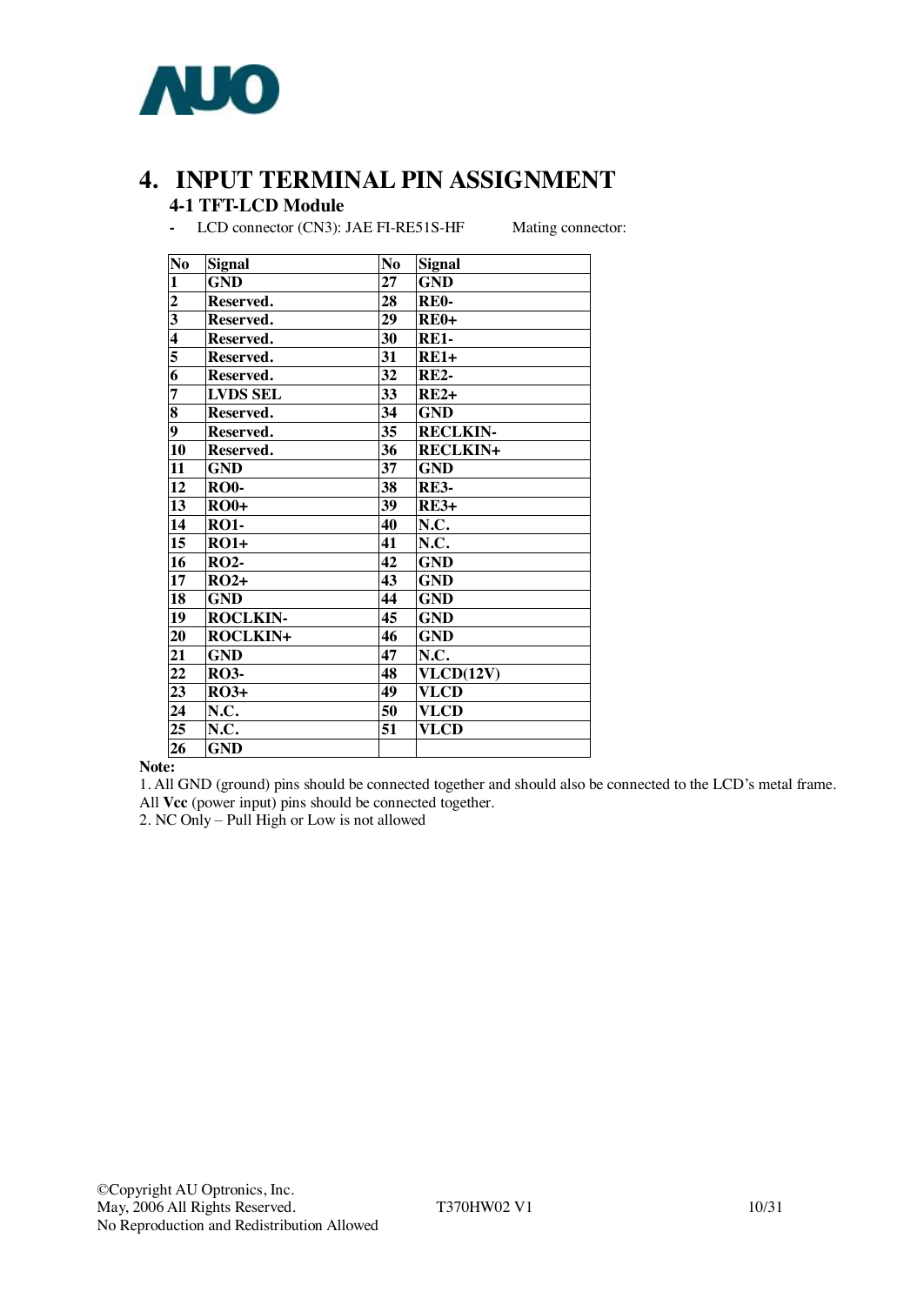

#### **4-2 INVERTER UNITS**

Connector is shown below: CN1 : S14B-PH-SM3-TB(JST)

| No | Signal Name                | Feature                                                                     |
|----|----------------------------|-----------------------------------------------------------------------------|
| 1  | $V_{BL}$                   | +24V                                                                        |
| 2  | $V_{BL}$                   | +24V                                                                        |
| 3  | $V_{BL}$                   | +24V                                                                        |
| 4  | $V_{BL}$                   | +24V                                                                        |
| 5  | $\mathsf{V}_{\mathsf{BL}}$ | +24V                                                                        |
| 6  | GND                        | GND                                                                         |
| 7  | GND                        | GND                                                                         |
| 8  | GND                        | GND                                                                         |
| 9  | <b>GND</b>                 | GND                                                                         |
| 10 | <b>GND</b>                 | <b>GND</b>                                                                  |
| 11 | Vdim                       | Brightness control signal input<br>$(0V : Min \sim 3.3 V : Max)$            |
| 12 | <b>BL On/Off</b>           | 3.3V: On, 0V: Off                                                           |
| 13 | E-PWM Dim                  | <b>External PWM Dimming Control</b>                                         |
| 14 | SEL pin                    | $High(2~5V)$ : internal PWM (pin 11)<br>$Low(0~0.8)$ : external PWM (pin13) |

#### CN2 : S10B-PH-SM3-TB(JST)

| No             | Signal Name                | Feature    |
|----------------|----------------------------|------------|
| 1              | $\mathsf{V}_{\mathsf{BL}}$ | $+24V$     |
| $\overline{2}$ | $\mathsf{V}_{\mathsf{BL}}$ | $+24V$     |
| 3              | $\mathsf{V}_{\mathsf{BL}}$ | $+24V$     |
| 4              | $\mathsf{V}_{\mathsf{BL}}$ | $+24V$     |
| 5              | $\mathsf{V}_{\mathsf{BL}}$ | $+24V$     |
| 6              | <b>GND</b>                 | <b>GND</b> |
| 7              | <b>GND</b>                 | <b>GND</b> |
| 8              | <b>GND</b>                 | <b>GND</b> |
| 9              | GND                        | <b>GND</b> |
| 10             | <b>GND</b>                 | <b>GND</b> |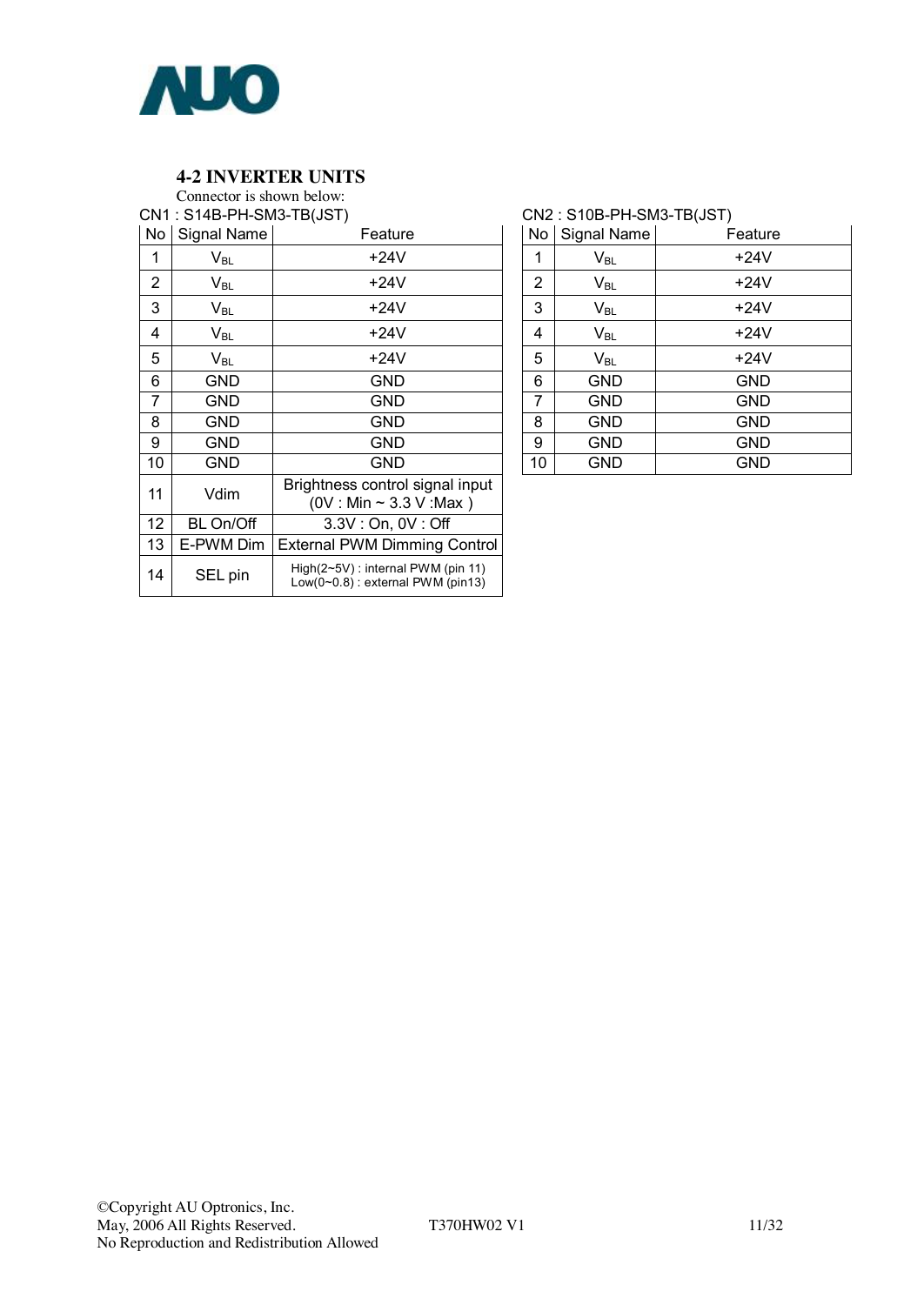

#### **4-3 LVDS DATA FORMAT**



**LVDS Option = H (3.3V) or N.C.Ë NS Format** 

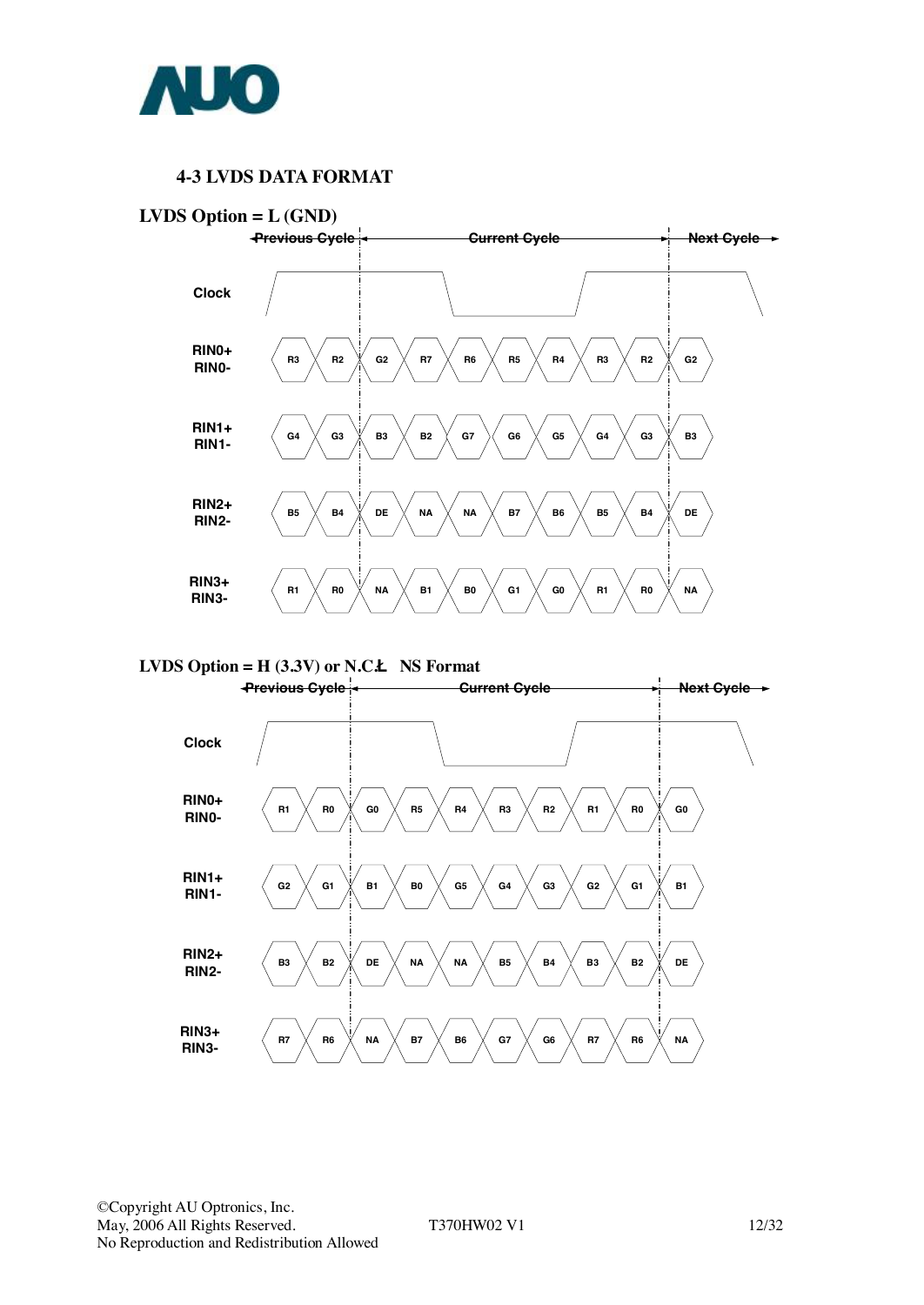

#### **4-4 COLOR INPUT DATAASSIGNMENT**

The brightness of each primary color (red, green and blue) is based on the 8 bit gray scale data input for the color; the higher the binary input, the brighter the color. The table below provides a reference for color versus data input.

|              |                   |                |                  |                  |                  |                         |                  |                  |                  |                  |                  |                  | Input Color Data |                  |                  |                  |                  |                  |                  |                  |                  |                  |                  |                  |                  |
|--------------|-------------------|----------------|------------------|------------------|------------------|-------------------------|------------------|------------------|------------------|------------------|------------------|------------------|------------------|------------------|------------------|------------------|------------------|------------------|------------------|------------------|------------------|------------------|------------------|------------------|------------------|
| Color        |                   |                |                  |                  |                  | <b>RED</b>              |                  |                  |                  |                  |                  |                  | <b>GREEN</b>     |                  |                  |                  |                  |                  |                  |                  |                  | <b>BLUE</b>      |                  |                  |                  |
|              |                   | <b>MSB</b>     |                  |                  |                  |                         |                  |                  | <b>LSB MSB</b>   |                  |                  |                  |                  |                  |                  |                  |                  | <b>LSB MSB</b>   |                  |                  |                  |                  |                  |                  | <b>LSB</b>       |
|              |                   | R7 R6          |                  | <b>R5 R4</b>     |                  | R <sub>3</sub>          | R <sub>2</sub>   | $R1$ $R0$        |                  |                  | G7 G6 G5         |                  | $G4$ $G3$ $G2$   |                  |                  | $G1$ $G0$        |                  | B7               | B <sub>6</sub>   | B <sub>5</sub>   | <b>B</b> 4       | B <sub>3</sub>   | B2               | B1               | B <sub>0</sub>   |
|              | <b>Black</b>      | $\Omega$       | $\Omega$         | $\Omega$         | $\Omega$         | $\Omega$                | $\Omega$         | $\Omega$         | $\Omega$         | $\Omega$         | $\Omega$         | $\Omega$         | $\theta$         | $\Omega$         | $\Omega$         | $\Omega$         | $\Omega$         | $\Omega$         | $\Omega$         | $\theta$         | $\Omega$         | $\Omega$         | $\Omega$         | $\Omega$         | $\overline{0}$   |
|              | Red(255)          | $\mathbf{1}$   | $\mathbf{1}$     |                  | 1                |                         | 1                | 1                | 1                | $\mathbf{0}$     | $\theta$         | $\theta$         | $\theta$         | $\theta$         | $\theta$         | $\mathbf{0}$     | $\theta$         | $\boldsymbol{0}$ | $\theta$         | $\theta$         | $\theta$         | $\boldsymbol{0}$ | $\theta$         | $\theta$         | $\boldsymbol{0}$ |
| Basic        | Green(255)        | $\theta$       | $\boldsymbol{0}$ | $\theta$         | $\mathbf{0}$     | $\theta$                | $\mathbf{0}$     | $\theta$         | $\boldsymbol{0}$ |                  | 1                |                  | 1                | 1                | 1                | 1                | 1                | $\theta$         | $\theta$         | $\theta$         | $\theta$         | $\theta$         | $\theta$         | $\theta$         | $\boldsymbol{0}$ |
| Color        | Blue(255)         | $\overline{0}$ | $\boldsymbol{0}$ | $\theta$         | $\boldsymbol{0}$ | $\theta$                | $\boldsymbol{0}$ | $\boldsymbol{0}$ | $\Omega$         | $\boldsymbol{0}$ | $\Omega$         | $\theta$         | $\mathbf{0}$     | $\theta$         | $\boldsymbol{0}$ | $\theta$         | $\mathbf{0}$     | 1                | 1                |                  | 1                |                  | 1                | 1                | 1                |
|              | Cyan              | $\theta$       | $\theta$         | $\Omega$         | $\theta$         | $\theta$                | $\boldsymbol{0}$ | $\theta$         | $\Omega$         | 1                | 1                | 1                | 1                | 1                | 1                | 1                | 1                | 1                | 1                | 1                | 1                |                  | 1                | 1                | 1                |
|              | Magenta           | 1              | 1                |                  |                  |                         | 1                |                  | 1                | $\theta$         | $\theta$         | $\theta$         | $\theta$         | $\Omega$         | $\theta$         | $\Omega$         | $\theta$         | 1                | 1                | 1                | 1                |                  | 1                |                  | 1                |
|              | Yellow            |                | 1                |                  | 1                |                         | 1                | 1                | 1                | 1                | 1                | 1                | 1                | 1                | 1                | 1                | 1                | $\boldsymbol{0}$ | $\boldsymbol{0}$ | $\boldsymbol{0}$ | $\boldsymbol{0}$ | $\boldsymbol{0}$ | $\boldsymbol{0}$ | $\mathbf{0}$     | $\boldsymbol{0}$ |
|              | White             |                | 1                |                  |                  |                         | 1                |                  | 1                |                  | 1                |                  | 1                |                  | 1                |                  | 1                |                  | 1                | 1                | 1                |                  | 1                |                  | 1                |
|              | RED(000)          | $\Omega$       | $\mathbf{0}$     | $\Omega$         | $\Omega$         | $\Omega$                | $\Omega$         | $\Omega$         | $\Omega$         | $\Omega$         | $\Omega$         | $\Omega$         | $\Omega$         | $\Omega$<br>i    | $\Omega$         | $\Omega$<br>i    | $\Omega$         | $\Omega$         | $\Omega$         | $\Omega$         | $\Omega$         | $\Omega$         | $\Omega$         | $\Omega$<br>ŧ    | $\Omega$         |
| <b>RED</b>   | <b>RED(001)</b>   | $\Omega$       | $\theta$         | $\Omega$         | $\theta$         | $\theta$                | $\theta$         | $\theta$         | 1                | $\Omega$         | $\Omega$         | $\Omega$         | $\theta$         | $\theta$         | $\theta$         | $\theta$         | $\theta$         | $\theta$         | $\Omega$         | $\theta$         | $\theta$         | $\theta$         | $\Omega$         | $\theta$         | $\theta$         |
|              |                   |                |                  |                  |                  |                         |                  |                  |                  |                  |                  |                  |                  |                  |                  |                  |                  |                  |                  |                  |                  |                  |                  |                  |                  |
|              | RED(254)          |                | $\mathbf{1}$     |                  | 1                | $\mathbf{1}$            | $\mathbf{1}$     | $\mathbf{1}$     | $\Omega$         | $\Omega$         | $\theta$         | $\Omega$         | $\theta$         | $\theta$         | $\theta$         | $\theta$<br>ĵ    | $\theta$         | $\boldsymbol{0}$ | $\overline{0}$   | $\theta$         | $\boldsymbol{0}$ | $\boldsymbol{0}$ | $\boldsymbol{0}$ | $\boldsymbol{0}$ | $\boldsymbol{0}$ |
|              | RED(255)          |                | 1                |                  | 1                | $\overline{\mathbf{1}}$ | 1                | $\mathbf{1}$     | 1                | $\boldsymbol{0}$ | $\boldsymbol{0}$ | $\boldsymbol{0}$ | $\boldsymbol{0}$ | $\boldsymbol{0}$ | $\mathbf{0}$     | $\boldsymbol{0}$ | $\boldsymbol{0}$ | $\boldsymbol{0}$ | $\boldsymbol{0}$ | $\boldsymbol{0}$ | $\boldsymbol{0}$ | $\boldsymbol{0}$ | $\boldsymbol{0}$ | $\mathbf{0}$     | $\boldsymbol{0}$ |
|              | <b>GREEN(000)</b> | $\theta$       | $\boldsymbol{0}$ | $\theta$         | $\boldsymbol{0}$ | $\theta$                | $\theta$         | $\theta$         | $\Omega$         | $\theta$         | $\Omega$         | $\theta$         | $\mathbf{0}$     | $\theta$         | $\theta$         | $\theta$         | $\theta$         | $\theta$         | $\Omega$         | $\theta$         | $\Omega$         | $\theta$         | $\theta$         | $\theta$         | $\mathbf{0}$     |
| <b>GREEN</b> | <b>GREEN(001)</b> | $\theta$       | $\boldsymbol{0}$ | $\theta$         | $\boldsymbol{0}$ | $\theta$                | $\boldsymbol{0}$ | $\theta$         | $\Omega$         | $\theta$         | $\theta$         | $\Omega$         | $\theta$<br>I    | $\theta$         | $\theta$<br>j    | $\theta$         | 1                | $\theta$         | $\theta$         | $\theta$         | $\theta$         | $\theta$         | $\theta$         | $\theta$         | $\theta$         |
|              |                   |                |                  |                  |                  |                         |                  |                  |                  |                  |                  |                  |                  |                  |                  |                  |                  |                  |                  |                  |                  |                  |                  |                  |                  |
|              | <b>GREEN(254)</b> | $\theta$       | $\theta$         | $\theta$         | $\theta$         | $\Omega$                | $\theta$         | $\theta$         | $\theta$         |                  | 1                | 1                | 1                | 1<br>I           | $\mathbf{1}$     | 1                | $\theta$         | $\theta$         | $\theta$         | $\theta$         | $\theta$         | $\theta$         | $\theta$<br>I    | $\theta$         | $\theta$         |
|              | GREEN(255)        | $\overline{0}$ | $\boldsymbol{0}$ | $\boldsymbol{0}$ | $\bf{0}$         | $\boldsymbol{0}$        | $\boldsymbol{0}$ | $\boldsymbol{0}$ | $\boldsymbol{0}$ | 1                | 1                | 1                | 1                | 1                | 1                | 1                | -1               | $\boldsymbol{0}$ | $\boldsymbol{0}$ | $\boldsymbol{0}$ | $\boldsymbol{0}$ | $\boldsymbol{0}$ | $\bf{0}$         | $\boldsymbol{0}$ | $\boldsymbol{0}$ |
|              | <b>BLUE(000)</b>  | $\Omega$       | $\theta$         | $\Omega$         | $\theta$         | $\Omega$                | $\theta$         | $\Omega$         | $\Omega$         | $\Omega$         | $\Omega$         | $\Omega$         | $\Omega$         | $\Omega$         | $\theta$         | $\Omega$<br>j    | $\Omega$         | $\Omega$         | $\Omega$         | $\Omega$         | $\Omega$         | $\Omega$         | $\Omega$<br>I    | $\Omega$         | $\Omega$         |
| <b>BLUE</b>  | <b>BLUE(001)</b>  | $\theta$       | $\boldsymbol{0}$ | $\theta$         | $\theta$         | $\boldsymbol{0}$        | $\boldsymbol{0}$ | $\boldsymbol{0}$ | $\Omega$         | $\theta$         | $\theta$         | $\theta$         | $\theta$         | $\theta$         | $\theta$         | $\theta$         | $\theta$         | $\theta$         | $\theta$         | $\theta$         | $\theta$         | $\theta$         | $\theta$         | $\boldsymbol{0}$ | $\mathbf{1}$     |
|              |                   |                |                  |                  |                  |                         |                  |                  |                  |                  |                  |                  |                  |                  |                  |                  |                  |                  |                  |                  |                  |                  |                  |                  |                  |
|              | <b>BLUE(254)</b>  | $\theta$       | $\boldsymbol{0}$ | $\theta$         | $\theta$         | $\theta$                | $\boldsymbol{0}$ | $\boldsymbol{0}$ | $\theta$         | $\boldsymbol{0}$ | $\theta$         | $\theta$         | $\theta$<br>I    | $\theta$         | $\theta$<br>I    | $\boldsymbol{0}$ | $\theta$         | $\mathbf{1}$     | $\mathbf{1}$     | 1                | $\mathbf{1}$     | 1                | 1                | $\mathbf{1}$     | $\boldsymbol{0}$ |
|              | <b>BLUE(255)</b>  | $\Omega$       | $\theta$         | $\Omega$         | $\Omega$         | $\Omega$                | $\Omega$         | $\Omega$         | $\Omega$         | $\Omega$         | $\theta$         | $\Omega$         | $\Omega$<br>÷    | $\Omega$         | $\Omega$<br>÷    | $\Omega$         | $\Omega$         | 1                | 1                | 1                | 1                | 1                | 1                | $\mathbf{1}$     | $\mathbf{1}$     |

### COLOR DATA REFERENCE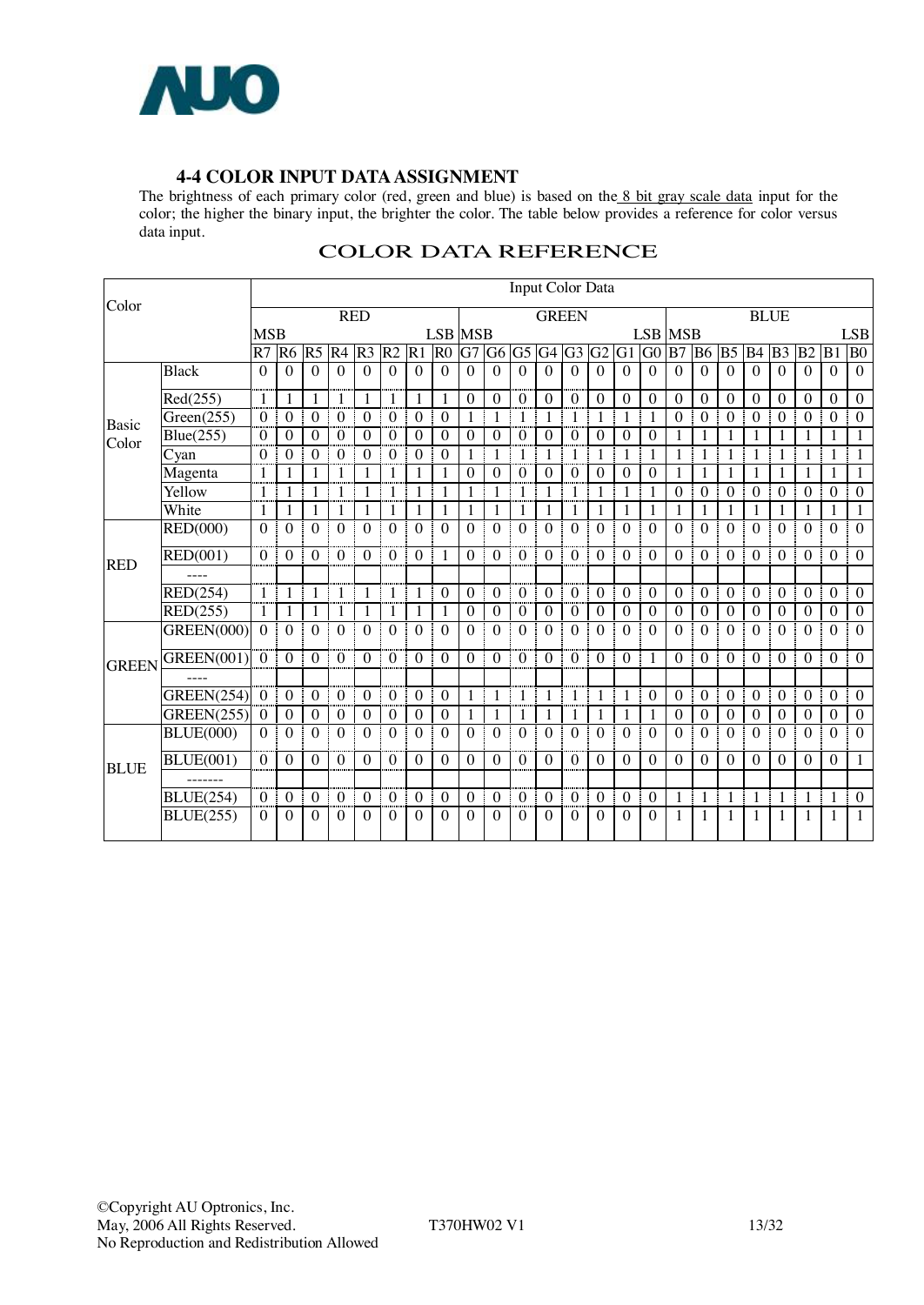

## **5. Interface Timing 5-1 INPUT SIGNAL TIMING SPECIFICATIONS:**

This is the signal timing required at the input of the User connector. All of the interface signal timing should be satisfied with the following specifications for it's proper operation.

**Timing Table (DE only Mode)**

A. Frame Rate  $= 60$  Hz

| Signal         | Item      | Symbol   | Min. | Typ.  | Max. | Unit       |
|----------------|-----------|----------|------|-------|------|------------|
|                | Period    | TV       | 1090 | 1130  | 1200 | Th         |
| Vertical       | Active    | Tdisp(V) | 1080 | 1080  | 1080 | Th         |
| <b>Section</b> | Blanking  | Tblk(V)  | 10   | 50    | 120  | Th         |
|                | Period    | Th       | 1025 | 1100  | 1180 | Telk       |
| Horizontal     | Active    | Tdisp(h) | 960  | 960   | 960  | Telk       |
| section        | Blanking  | Tblk(h)  | 65   | 140   | 220  | Telk       |
| Clock          | Frequency | Freq     | 68   | 74.58 | 82   | <b>MHz</b> |
| Vertical       | Frequency | Freq     | 58   | 60    | 62   | Hz         |
| Horizontal     | Frequency | Freq.    | 65   | 67.8  | 72   | <b>KHz</b> |

B. Frame Rate = 50 Hz

| Signal     | Item      | Symbol   | Min. | Typ. | Max. | Unit       |
|------------|-----------|----------|------|------|------|------------|
|            | Period    | TV       | 1090 | 1106 | 1585 | Th         |
| Vertical   | Active    | Tdisp(V) | 1080 | 1080 | 1080 | Th         |
| Section    | Blanking  | Tblk(V)  | 10   | 26   | 505  | Th         |
|            | Period    | Th       | 1025 | 1356 | 1491 | Telk       |
| Horizontal | Active    | Tdisp(h) | 960  | 960  | 960  | Telk       |
| section    | Blanking  | Tblk(h)  | 65   | 396  | 531  | Telk       |
| Clock      | Frequency | Freq     | 68   | 75   | 78   | <b>MHz</b> |
| Vertical   | Frequency | Freq.    | 48   | 50   | 52   | Hz         |
| Horizontal | Frequency | Freq.    | 65   | 67.8 | 72   | KHz        |

1.) Display position is specific by the rise of DE signal only.

Horizontal display position is specified by the falling edge of 1<sup>st</sup> DCLK right after the rise of ENAB, is displayed on the left edge of the screen.

Vertical display position is specified by the rise of DE after a "Low" level period equivalent to eight times of horizontal period. The 1<sup>st</sup> data corresponding to one horizontal line after the rise the of ENAB is displayed at the top line of screen.

3.) If a period of DEB "High" is less than 1366 DCLK or less than 768 lines, the rest of the screen displays black.

4.) The display position does not fit to the screen if a period of DE "High" and the effective data period do not synchronize with each other.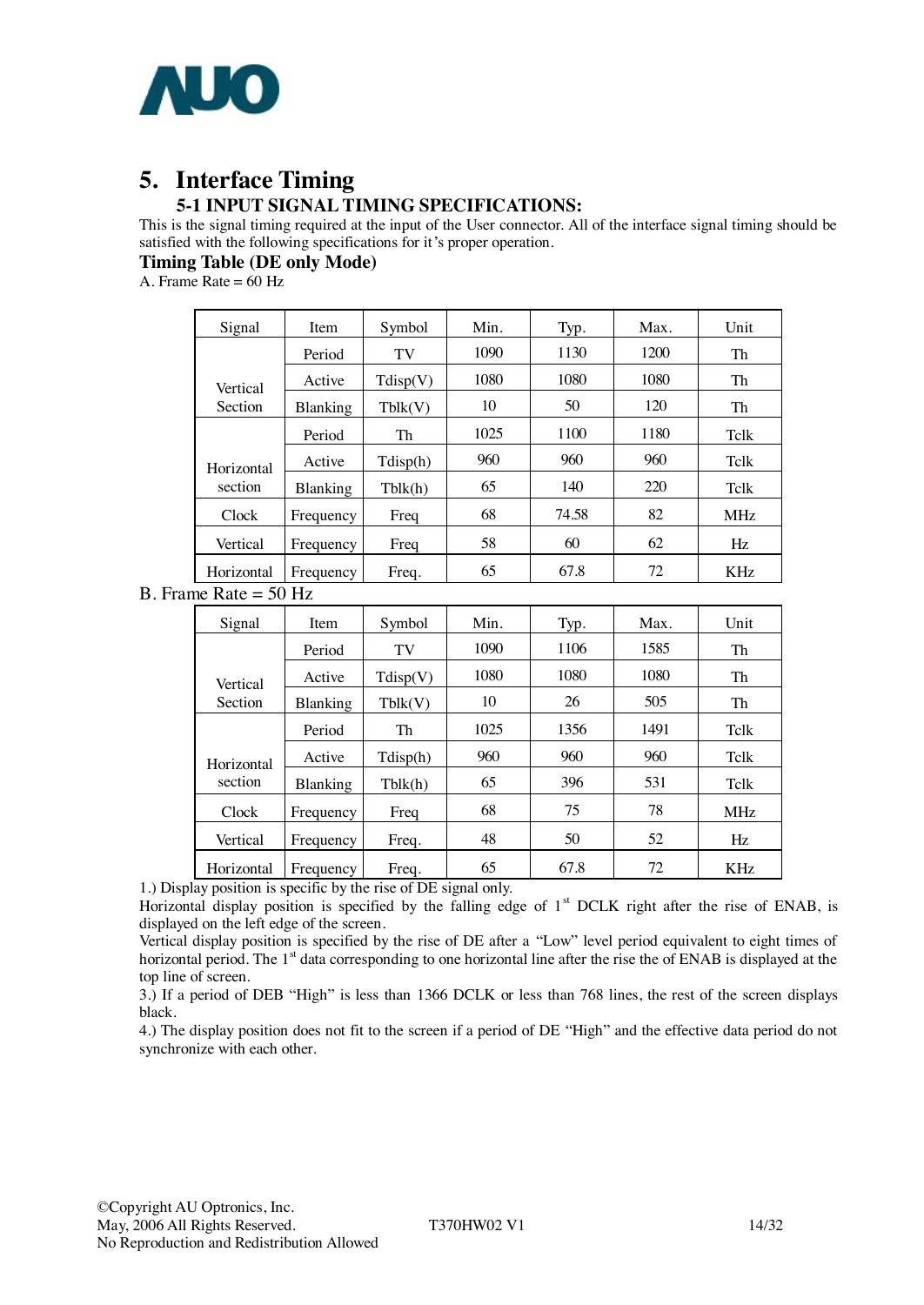

### Signal Timing Waveforms



©Copyright AU Optronics, Inc. May, 2006 All Rights Reserved. T370HW02 V1 15/31 No Reproduction and Redistribution Allowed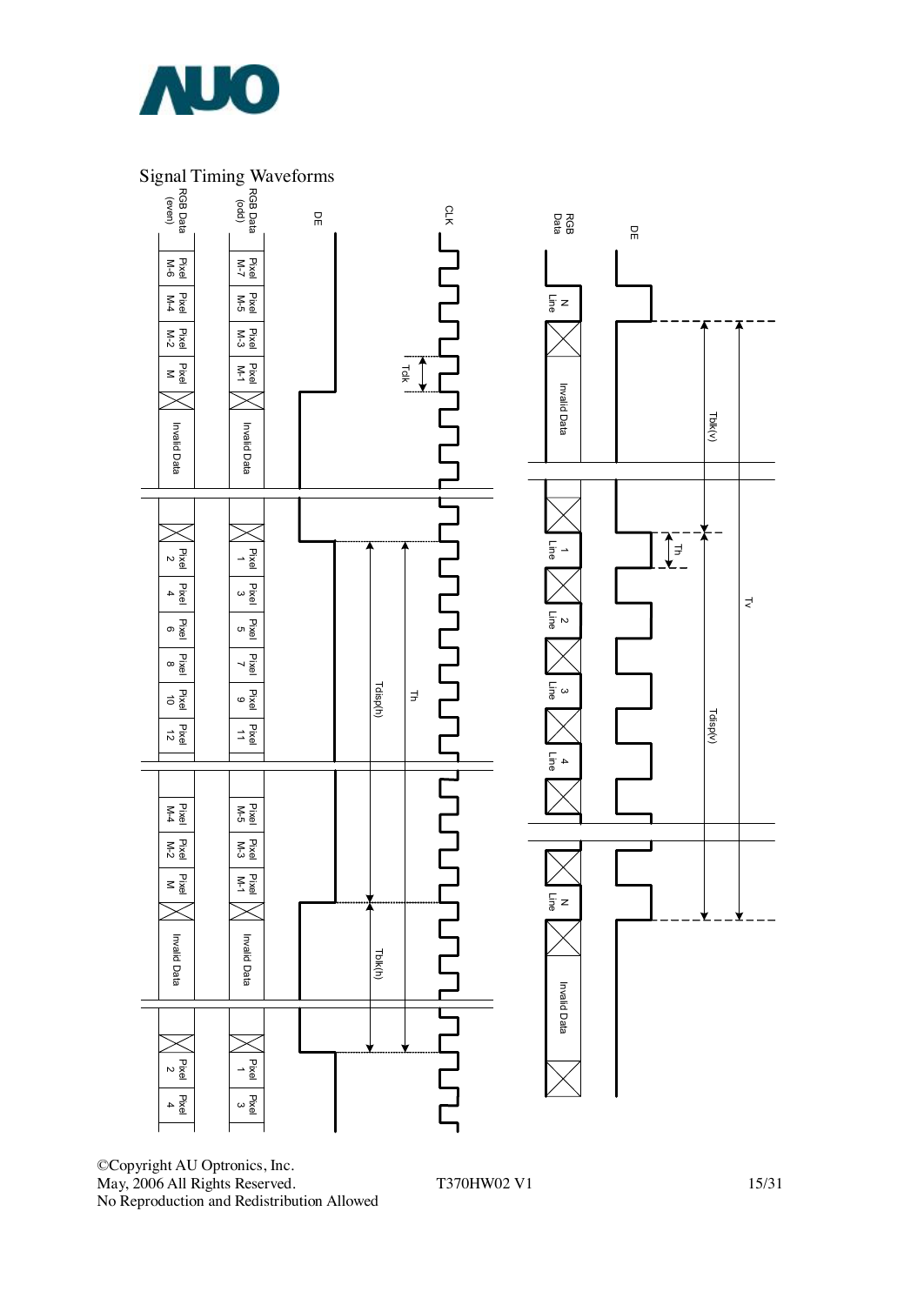

#### **5-2 Power Sequence of LCD Module (ON/OFF)**



**Note:** User should follow the power on/off sequence and the rising/falling time to avoid miss operation of the panel.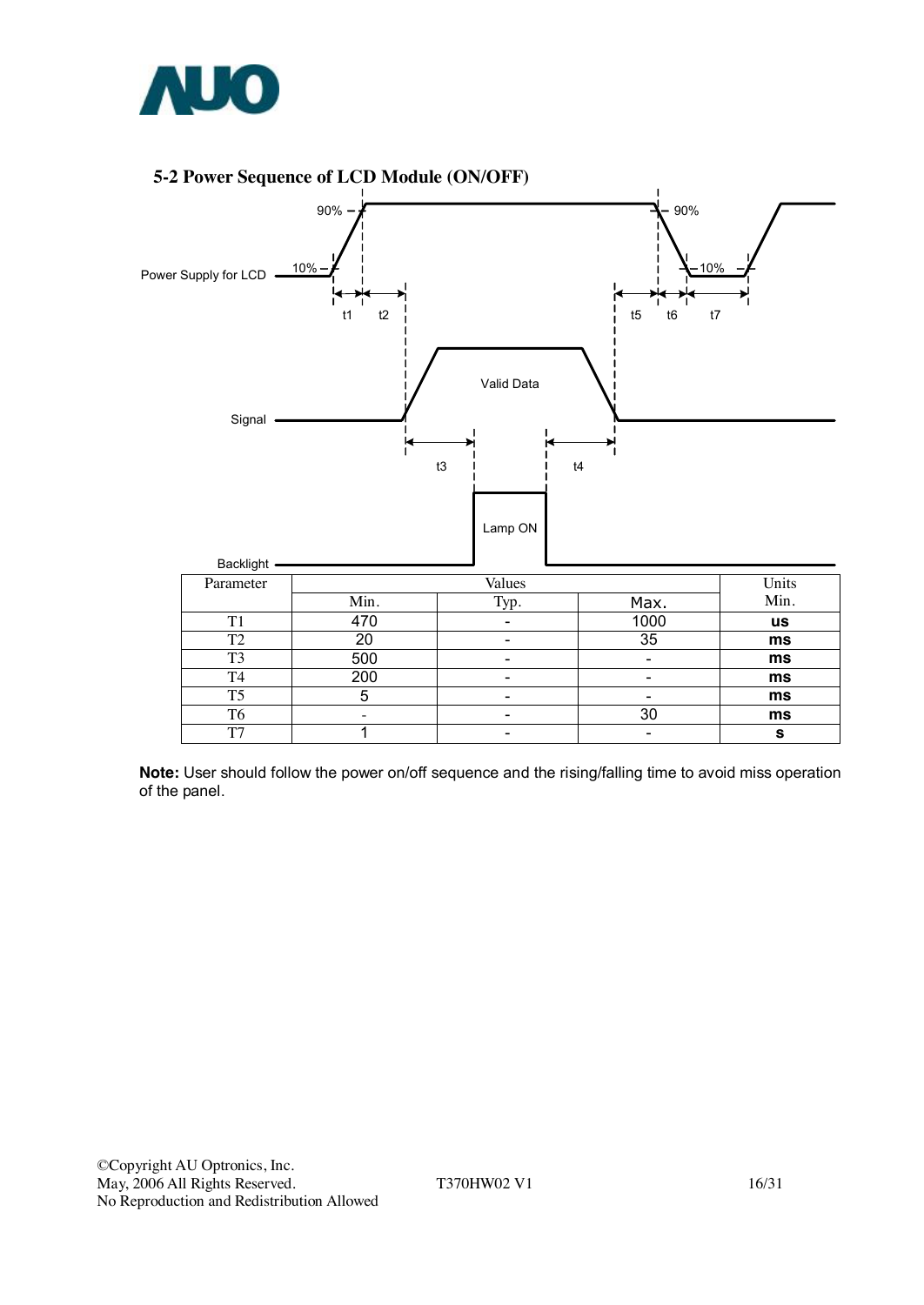

## **5-3 Power Sequence of Inverter**





| Parameter | Values |      |      | Units |
|-----------|--------|------|------|-------|
|           | Min.   | Typ. | Max. |       |
| m.        |        |      |      | us    |
| ጥኅ        | 500    |      |      | ms    |
| mл        | 250    |      |      | ms    |
| T4        |        |      |      | ms    |
| T.        |        |      |      | ms    |
| π.        |        |      |      | ms    |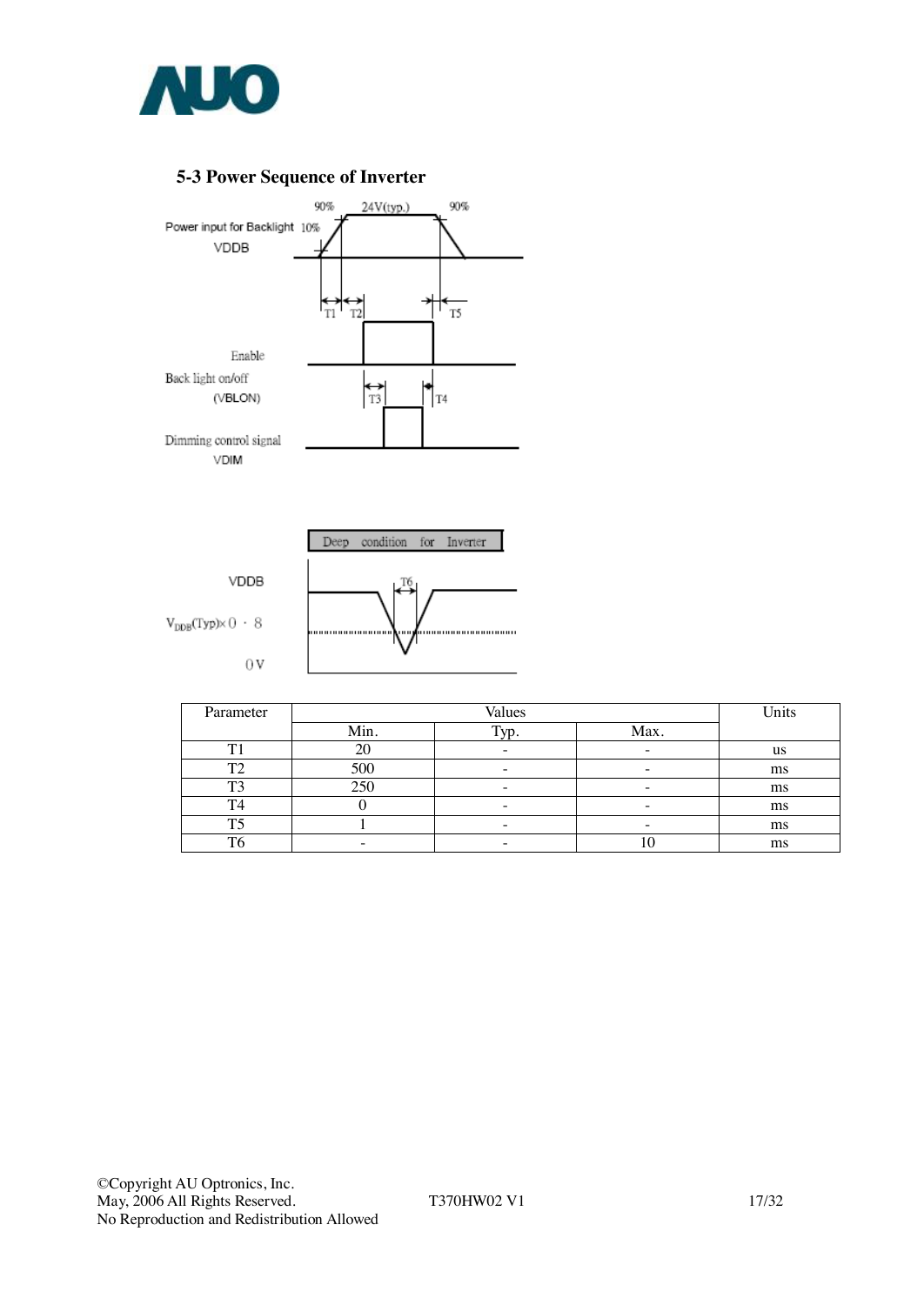

# **6. Optical Specification**

#### **6-1 Warm-up procedure & testing methods & testing condition**

Warm-up procedure: Stable for 45 minutes in dark environment at 25°C. **Measurement tools:** BM7 or equivalent

**Testing method:** Specified distance is 50cm from LCD surface at a viewing angle of  $\varphi$  and  $\theta$  is 0°. (Measurement Equipment is shown in Fig.1)

|  | <b>Testing Condition:</b> |
|--|---------------------------|
|--|---------------------------|

| <b>Parameter</b> | Value | Parameter                | <b>Value</b>         |
|------------------|-------|--------------------------|----------------------|
| <b>EVDDB</b>     | 24 V  | <b>Frequency</b> $(f_v)$ | 60Hz                 |
| <b>IDDB</b>      | 5Α    | <b>Temperature</b>       | $Ta=25\pm2\degree C$ |



#### **FIG.1 Measurement equipment**

#### **6-2 Optical Specification**

|                          |               |                         |                           |                                                                  |             |       |         | $(Ta=25\pm2^{\circ}C)$ |                         |
|--------------------------|---------------|-------------------------|---------------------------|------------------------------------------------------------------|-------------|-------|---------|------------------------|-------------------------|
| <b>Parameter</b>         |               | <b>Symbol</b>           |                           |                                                                  | Value       |       |         | <b>Units</b>           | <b>Notes</b>            |
|                          |               |                         |                           | <b>Condition</b>                                                 | Min.        | Typ.  | Max.    |                        |                         |
| <b>Contrast Ratio</b>    |               |                         |                           |                                                                  | <b>TBD</b>  | 1200  |         |                        |                         |
| Surface Luminance, white |               | <b>LWH</b>              |                           |                                                                  | <b>TBD</b>  | 500   |         | $\text{cd/m}^2$        | $\overline{2}$          |
| Luminance Variation      |               | $\delta$ white          | 9 pts                     |                                                                  |             |       | 1.3     | $\text{cd/m}^2$        | 3                       |
|                          | Rise Time     | $Tr_R$                  |                           |                                                                  |             | 8     |         | ms                     | $\overline{\mathbf{4}}$ |
| Response Time            | Decay Time    | <b>Trp</b>              |                           |                                                                  |             | 15    |         | ms                     |                         |
|                          | Gray to Gray  | $T_{\gamma}$            |                           |                                                                  |             | 8     |         | ms                     |                         |
|                          |               | $\mathbf{R}_\mathrm{X}$ |                           | $\varphi = 0^\circ, \theta = 0^\circ$<br>Viewing<br>Normal angle | 0.29<br>Typ | 0.640 |         |                        |                         |
|                          | <b>RED</b>    | $R_Y$                   |                           |                                                                  |             | 0.330 | Typ     |                        |                         |
|                          |               | $\mathbf{G}_\mathbf{X}$ |                           |                                                                  |             |       |         |                        |                         |
| Color Coordinates        | <b>GREEN</b>  | $G_Y$                   |                           |                                                                  |             | 0.600 |         |                        |                         |
| (CIE 1931)               | <b>BLUE</b>   | $B_X$                   |                           |                                                                  | $-0.03$     | 0.150 | $+0.03$ |                        |                         |
|                          |               | $B_Y$                   |                           |                                                                  |             | 0.060 |         |                        |                         |
|                          | WHITE         | $W_X$                   |                           |                                                                  |             | 0.280 |         |                        |                         |
|                          |               | $W_Y$                   |                           |                                                                  |             | 0.290 |         |                        |                         |
|                          | x axis, right | $\theta$ r              | $(\varphi = 0^{\circ})$   |                                                                  | 88          |       |         |                        | 5                       |
|                          | x axis, left  | $\theta_1$              | $(\varphi = 180^{\circ})$ | $CR \ge 20$                                                      | 88          |       |         | Degree                 |                         |
| Viewing Angle            | y axis, up    | $\theta$ u              | $(\varphi = 90^{\circ})$  |                                                                  | 88          |       |         |                        |                         |
|                          | y axis, down  | $\theta$ d              | $(\varphi = 0^{\circ})$   |                                                                  | 88          |       |         |                        |                         |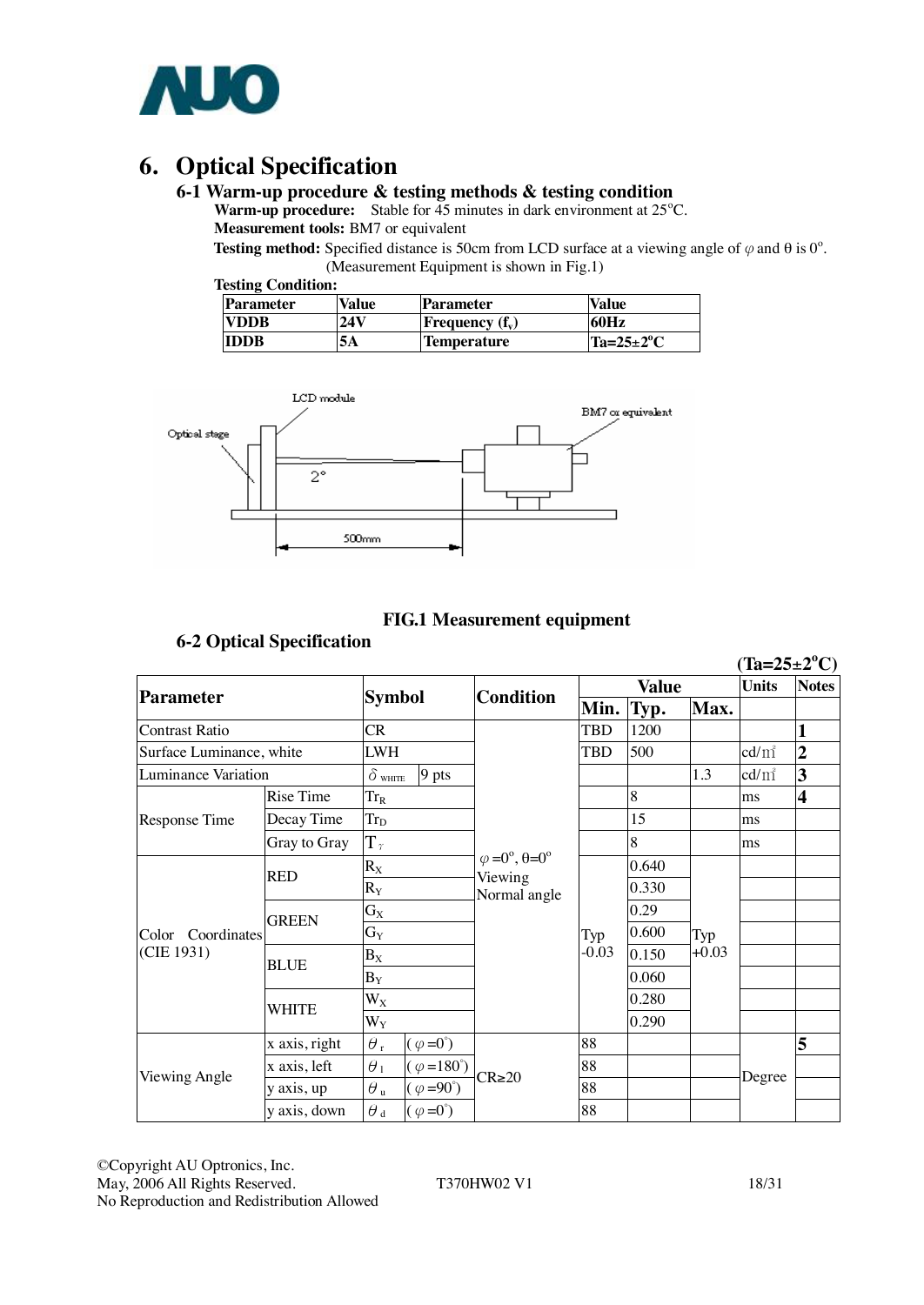

**Note:**<br>1. Contrast ratio will be measured in the center of panel (point 5 in Figure 2), Contrast Ratio (CR) is defined mathematically as:

$$
C/R (Contrast ratio) = \frac{Lum(L255)}{Lum(L0)}
$$

Lum(L255):Luminance measured at the center point of panel when all pixels is white.

- Lum(L0) : Luminance measured at the center point of panel when all pixels is black.
- 2. Surface luminance is defined as luminance value measured at point 5 with pre-described measurement methods and measurement condition.
- 3. Luminance variation,  $\delta$  WHITE, is defined as:

 $\delta_{\text{WHITE (9P)}} = \text{Maximum}(L_{on1}, L_{on2}, \ldots, L_{on9}) / \text{Minimum}(L_{on1}, L_{on2}, \ldots, L_{on9})$  Position of each 9 pts for measuring is shown in FIG 2.

- 4. Response time is the time required for the display to transition from black to white (Rise Time,  $Tr_R$ ) and from white to black (Decay Time,  $Tr_D$ ), that is shown in FIG3.
- 5. Detailed measurement method of viewing angle is shown in Fig4.



**FIG. 2 Luminance measurement positions** 



**Note:** The response time is defined as the following figure and shall be measured by switching the input signal for "any level of gray(bright) " and "any level of gray(dark)"

#### **FIG.3 Measurement of Response Time**

©Copyright AU Optronics, Inc. May, 2006 All Rights Reserved. T370HW02 V1 19/32 No Reproduction and Redistribution Allowed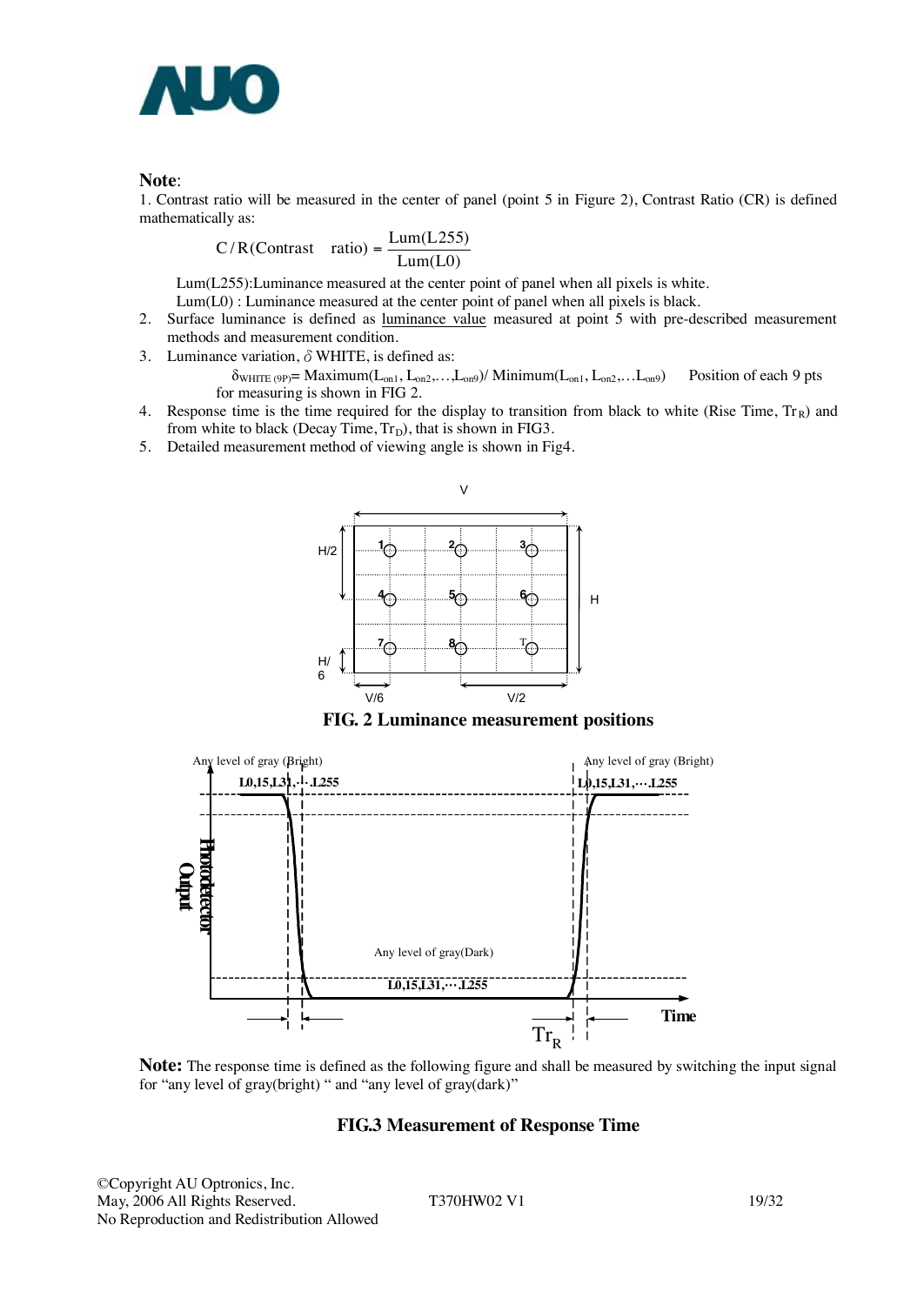



**FIG.4 Measurement of viewing angle**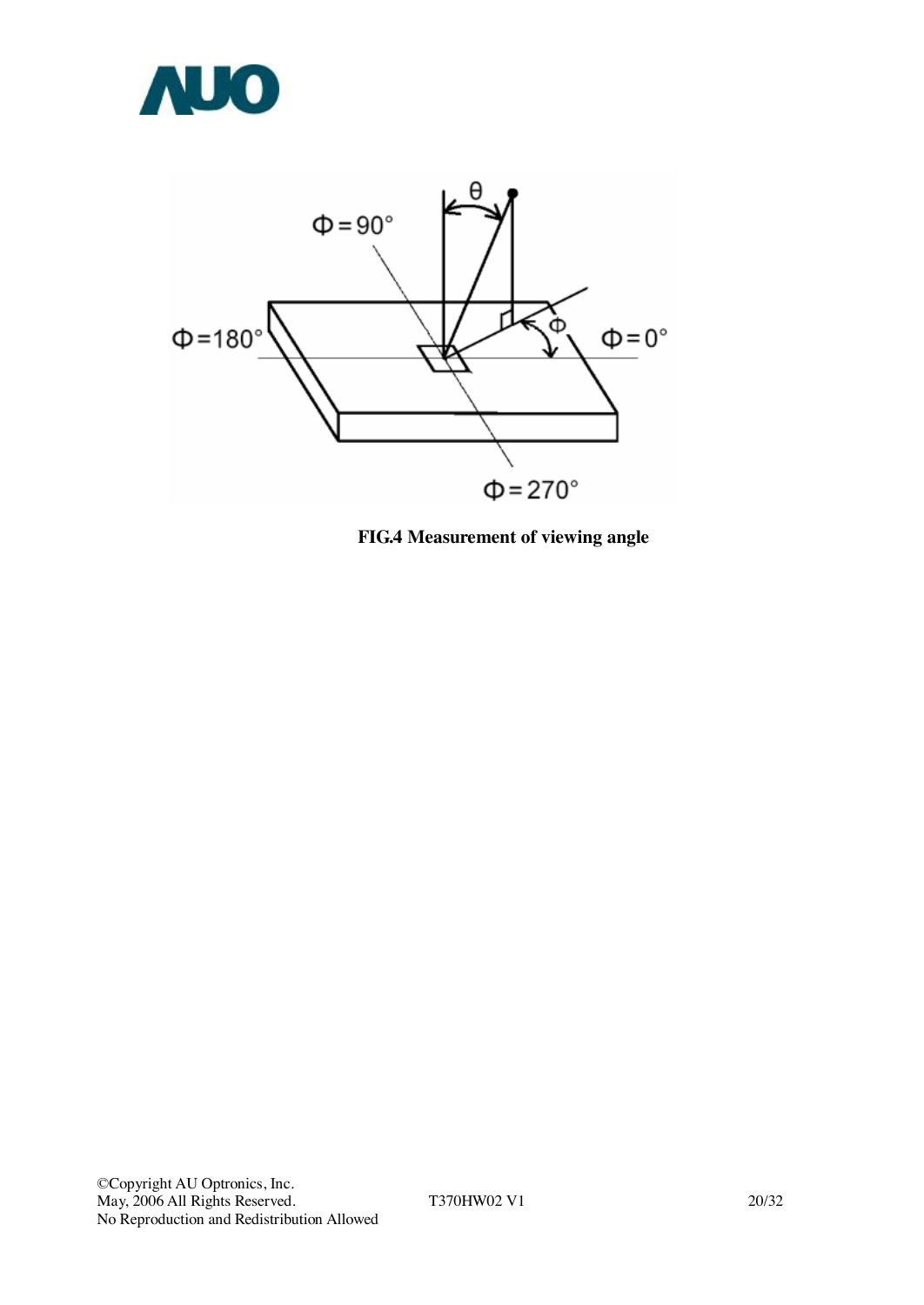

The contents provide general mechanical characteristics for the model T370HW02 V1. Detailed mechanical drawings are shown in the following pages.

|                          | Horizontal | $877.0 \text{ mm}$     |  |
|--------------------------|------------|------------------------|--|
| <b>Outline Dimension</b> | Vertical   | 514.6mm                |  |
|                          | Depth      | 54.7 mm(with inverter) |  |
| Bezel Opening            | Horizontal | $827.8 \text{ mm}$     |  |
|                          | Vertical   | 470.8 mm               |  |
| Active Display Area      | Horizontal | 819.36 mm              |  |
|                          | Vertical   | 460.89 mm              |  |
| Weight                   |            | $11000g$ (Typ.)        |  |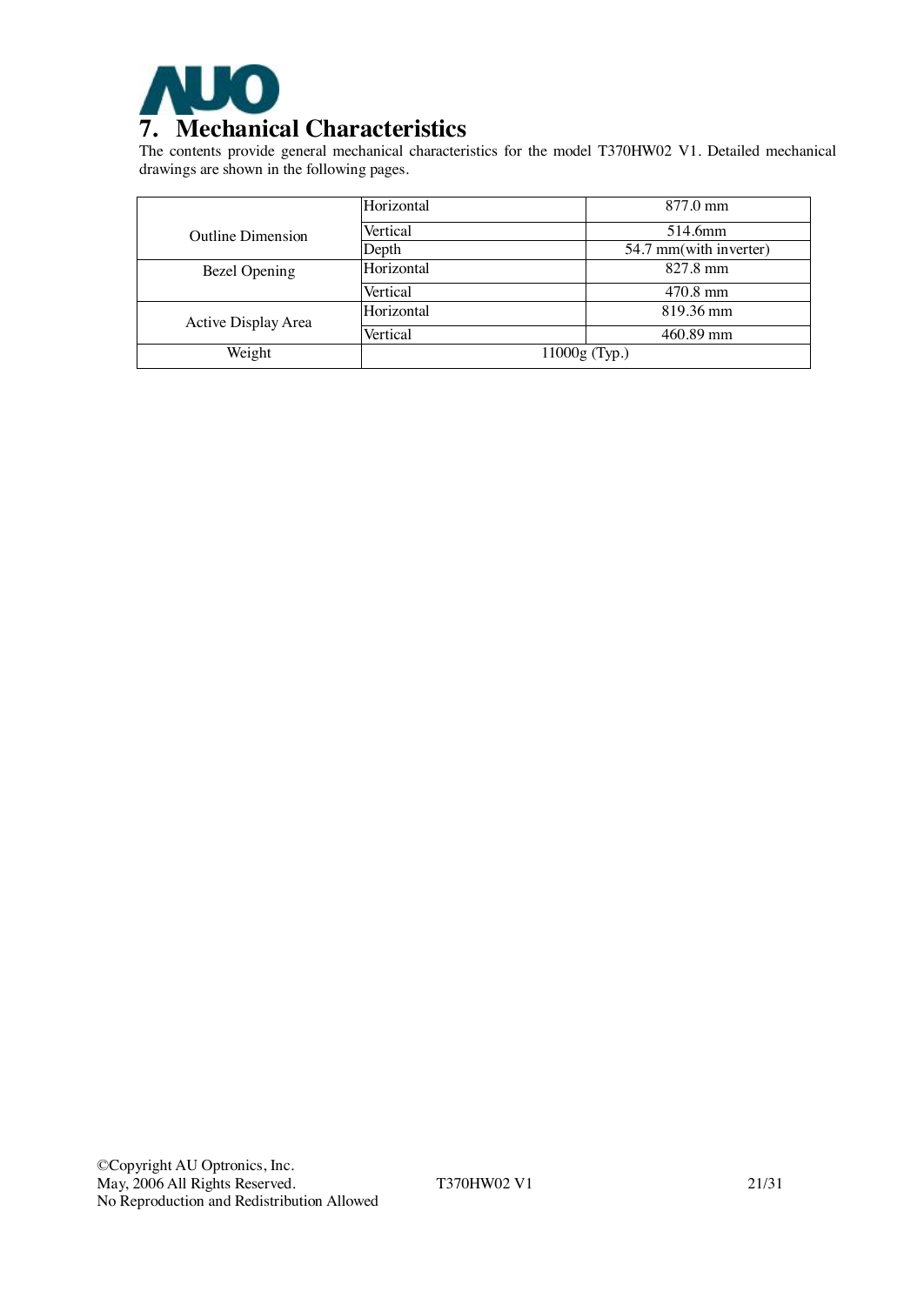

## **Mechanical Figure:**



©Copyright AU Optronics, Inc. May, 2006 All Rights Reserved. T370HW02 V1 22/31 No Reproduction and Redistribution Allowed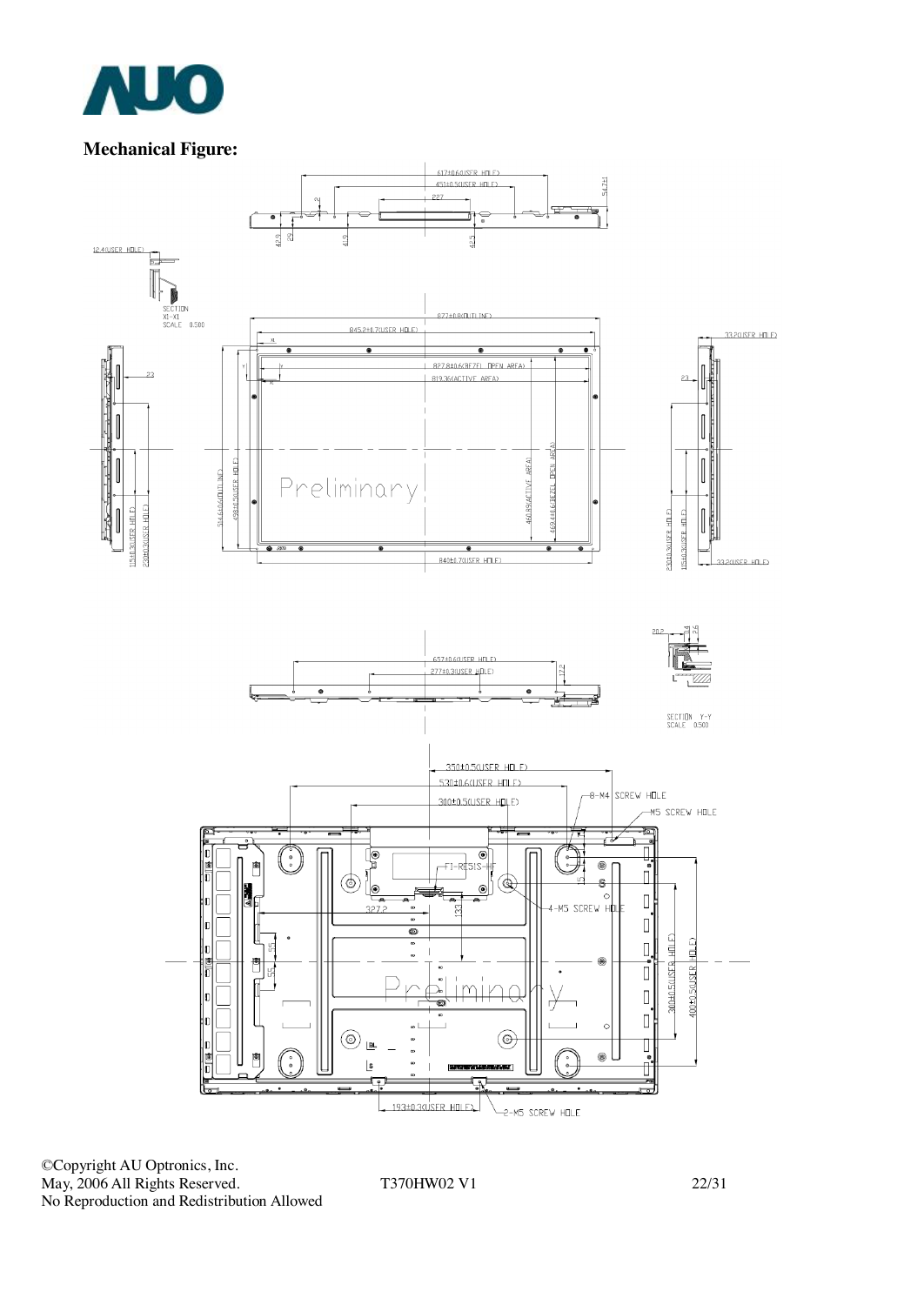

# **8. Reliability**

Environment test condition:

| No             | Test Item                                                                                                                                                 | Condition                                                                                                                    |  |  |
|----------------|-----------------------------------------------------------------------------------------------------------------------------------------------------------|------------------------------------------------------------------------------------------------------------------------------|--|--|
| 1              | High temperature storage test                                                                                                                             | Ta= $60^{\circ}$ C<br>240h                                                                                                   |  |  |
| $\overline{2}$ | Low temperature storage test                                                                                                                              | Ta= $-20^{\circ}$ C<br>240h                                                                                                  |  |  |
| 3              | High temperature operation test                                                                                                                           | $Ta=50^{\circ}C$<br>80%RH<br>240h                                                                                            |  |  |
| $\overline{4}$ | Low temperature operation test                                                                                                                            | $Ta=0^{\circ}C$<br>240h                                                                                                      |  |  |
| 5              | Vibration test<br>(non-operating)                                                                                                                         | Wave form: random<br>Vibration level: 1.5G RMS<br>Bandwidth: 10-500Hz,<br>Duration: X, Y, Z 20min<br>One time each direction |  |  |
| 6              | Shock level: 50G<br>Shock test<br>Waveform: half since wave, 11ms<br>(non-operating)<br>Direction: $\pm X$ , $\pm Y$ , $\pm Z$<br>One time each direction |                                                                                                                              |  |  |
| $\overline{7}$ | Vibration test<br>(with carton)                                                                                                                           | Wave form: random<br>Vibration level: 1.5G RMS<br>Bandwidth: 10-500Hz,<br>Duration: X, Y, Z 30min<br>One time each direction |  |  |
| 8              | Height: 53.3cm<br>Drop test<br>1 corner, 3 edges, 6 surfaces<br>(with carton)<br>$(ASTMD4169-I)$                                                          |                                                                                                                              |  |  |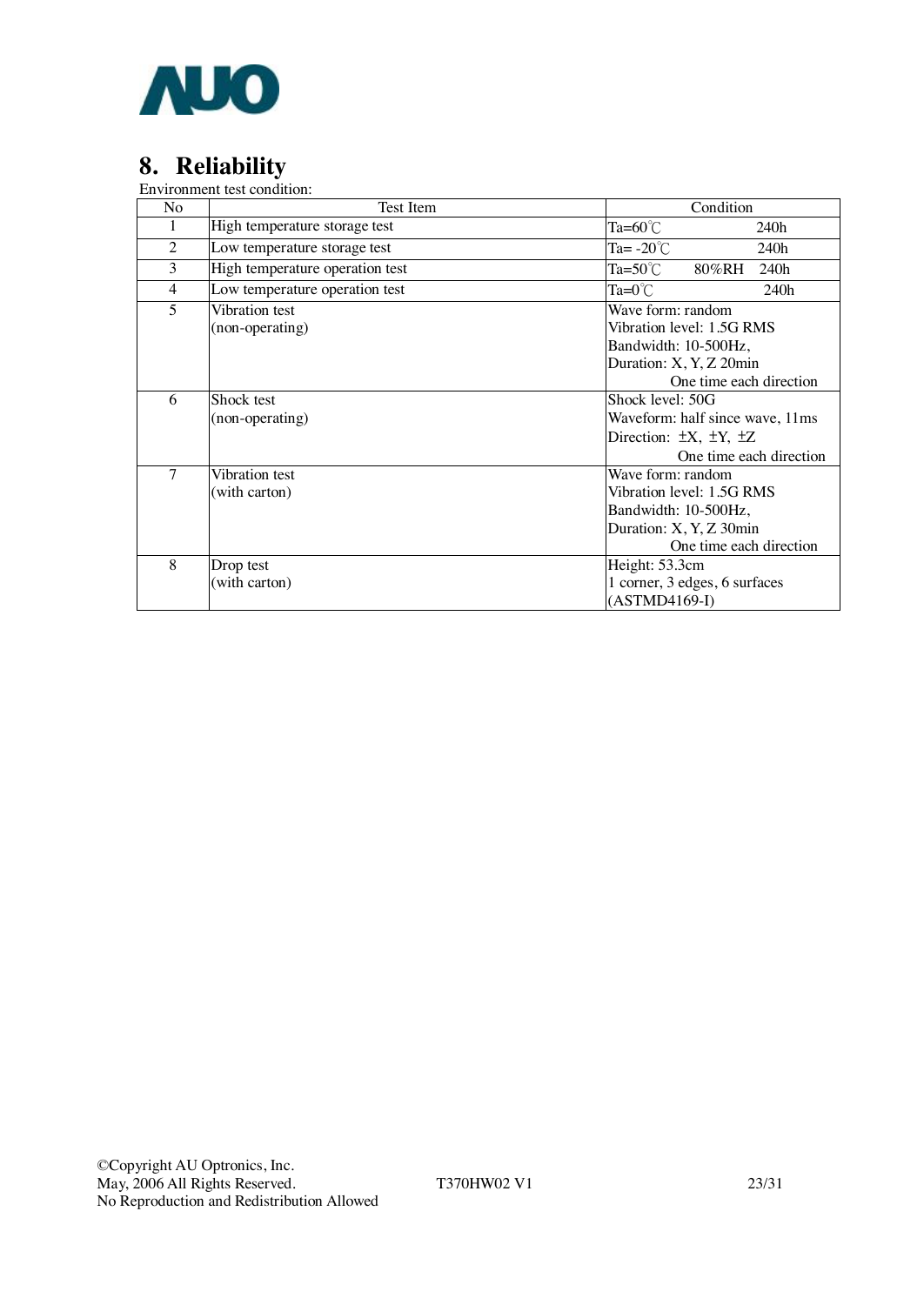

## **9. International Standard**

#### **9-1 Safety**

- (1) UL1950 Third Edition, Underwriters Laboratories, Inc. Jan. 28, 1995 Standard for Safety of Information Technology Equipment Including electrical Business Equipment.
- (2) CAN/CSA C22.2 No. 950-95/60950 Third Edition, Canadian Standards Association, Standard for Safety of Information Technology Equipment Including Electrical Business Equipment.
- (3) EN60950: 1992+A2: 1993+A2: 1993+C3: 1995+A4: 1997+A11: 1997 IEC 950: 1991+A1: 1992+A2: 1993+C3: 1995+A4:1996 European Committee for Electrotechnical Standardization (CENELEC) EUROPEAN STANDARD for Safety of Information Technology Equipment Including Electrical Business Equipment.

#### **9-2 EMC**

- a) ANSI C63.4 "Methods of Measurement of Radio-Noise Emissions from Low-Voltage Electrical and Electrical Equipment in the Range of 9kHz to 40GHz. "American National standards Institute(ANSI), 1992
- b) C.I.S.P.R "Limits and Methods of Measurement of Radio Interface Characteristics of Information Technology Equipment." International Special committee on Radio Interference.
- c) EN 55022 "Limits and Methods of Measurement of Radio Interface Characteristics of Information Technology Equipment." European Committee for Electrotechnical Standardization. (CENELEC), 1998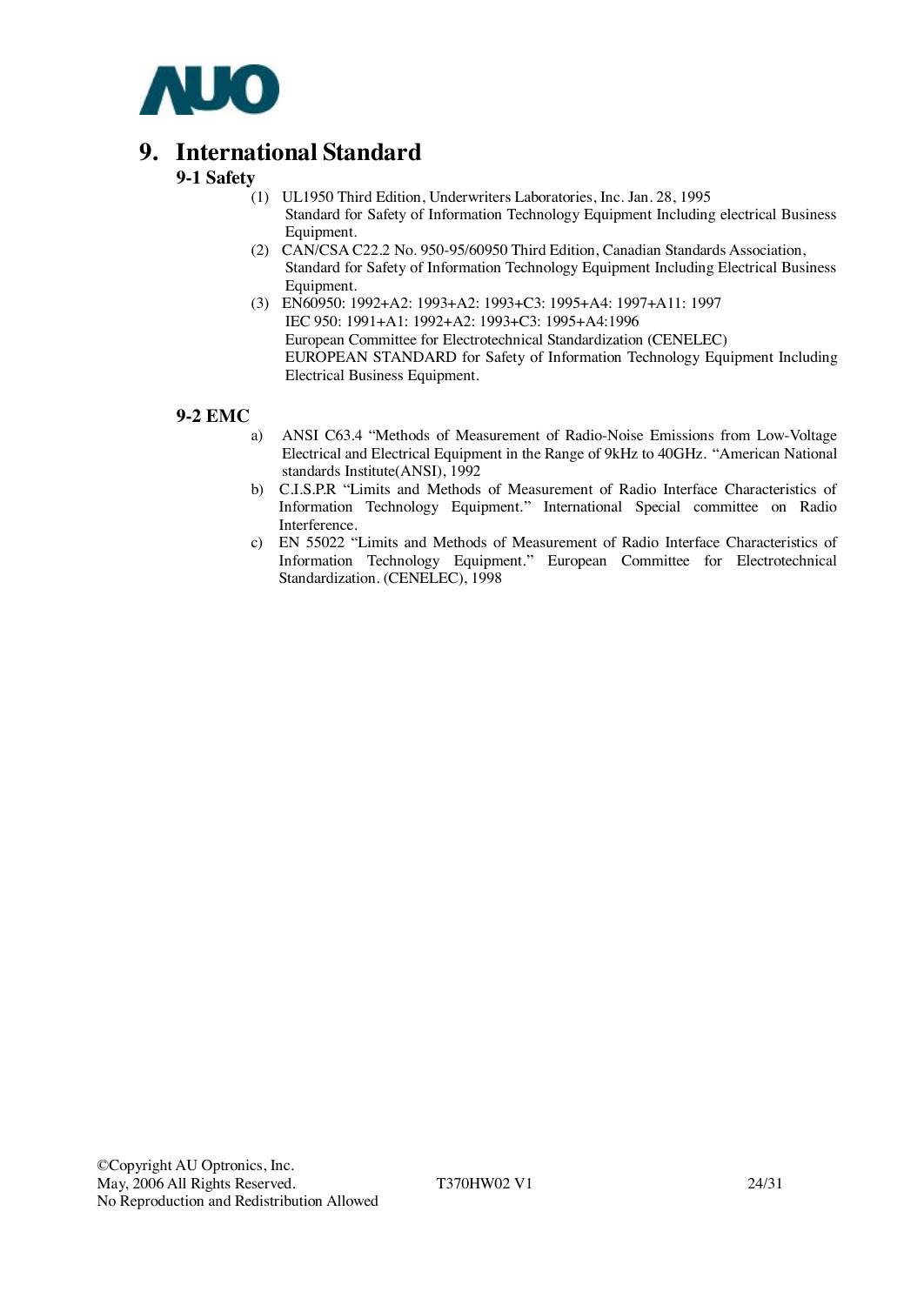



#### Green mark description

For Pb Free Product, AUO wil add  $\bullet$  for identification.

For RoHs compatible products, AUO will add **FORM** for identification. **Note:** The green Mark will be present only when the green documents have been ready by AUO internal green team. (The definition of green design follows the AUO green design checklist.)

#### **B. Carton Label:**

| AU Optronics                                             | QTY:3 |
|----------------------------------------------------------|-------|
| MODEL NO: T370HW02 V1                                    |       |
| PART NO: 97.37T04.1XX                                    |       |
| CUSTOMER NO:                                             |       |
| CARTON NO:                                               |       |
| $*_{\text{XXXXX}-\text{XXXXXXXXXXX}}*$<br>Made in XXXXXX |       |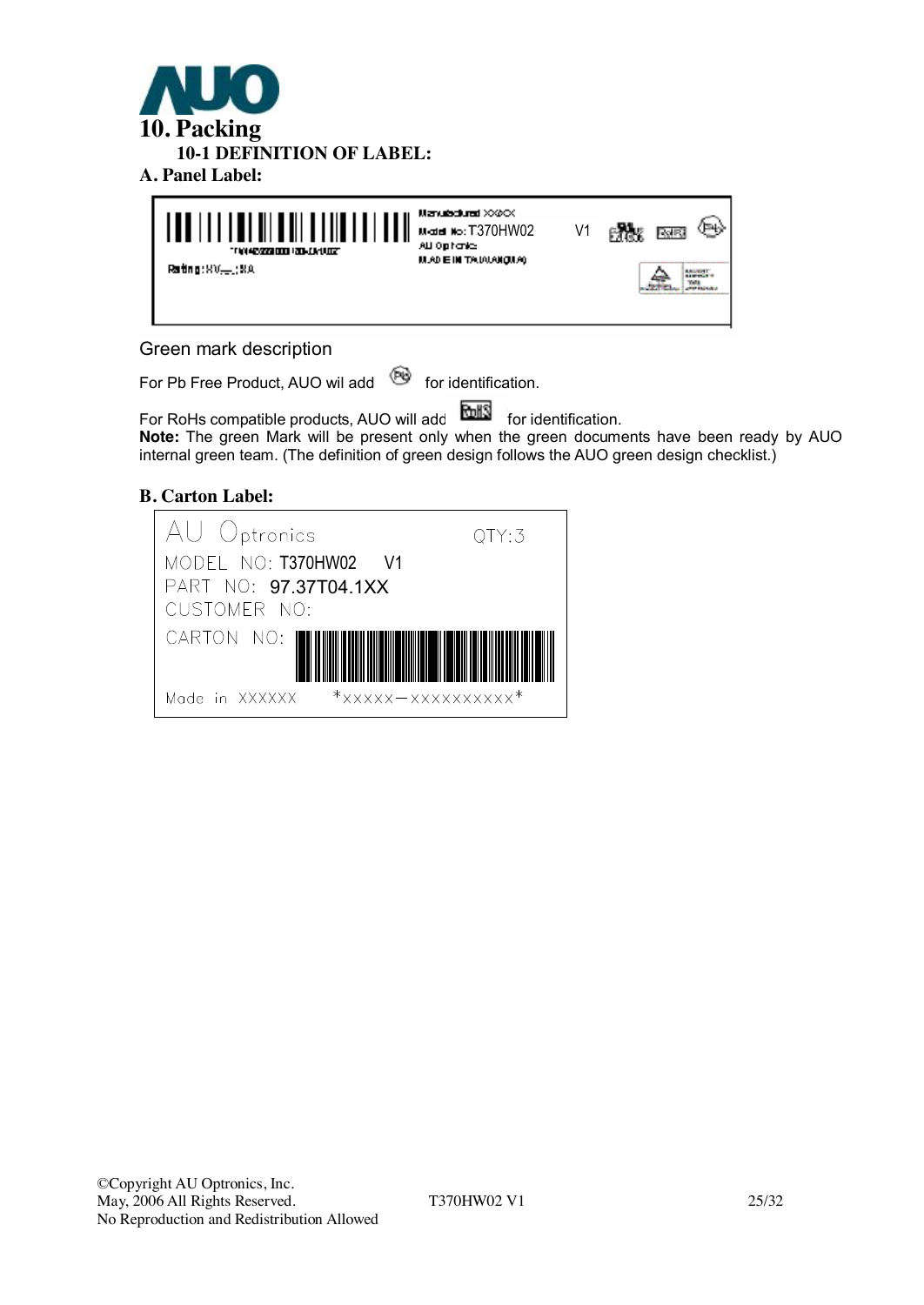

3pcs Modules





## **Packing Specification:**

|    | Item                 | Specification                                      |                                                       |             |        |  |
|----|----------------------|----------------------------------------------------|-------------------------------------------------------|-------------|--------|--|
|    |                      | Qty.                                               | Dimension                                             | Weight (kg) | Remark |  |
|    | Packing BOX          | $3$ pcs/box                                        | $985(L)$ mm*280(W)mm*692(H)mm                         |             |        |  |
| 12 | Pallet               |                                                    | $1130(L)mm*980(W)mm*123(H)mm$                         | 10          |        |  |
| 3  | Boxes per Pallet     | 8 boxes/Pallet (By Air) ; 12 Boxes/Pallet (By Sea) |                                                       |             |        |  |
| 4  | Panels per Pallet    |                                                    | 24pcs/pallet(By Air); 36 Boxes/Pallet (By Sea)        |             |        |  |
|    | Pallet after packing | $24$ (by Air)                                      | 1130(L)mm*980(W)mm*150.4(H)mm (by Air) 282 (by Air)   |             |        |  |
|    |                      | $36$ (by Sea)                                      | $1130(L)$ mm*980(W)mm*219.6(H)m (by Sea) 418 (by Sea) |             |        |  |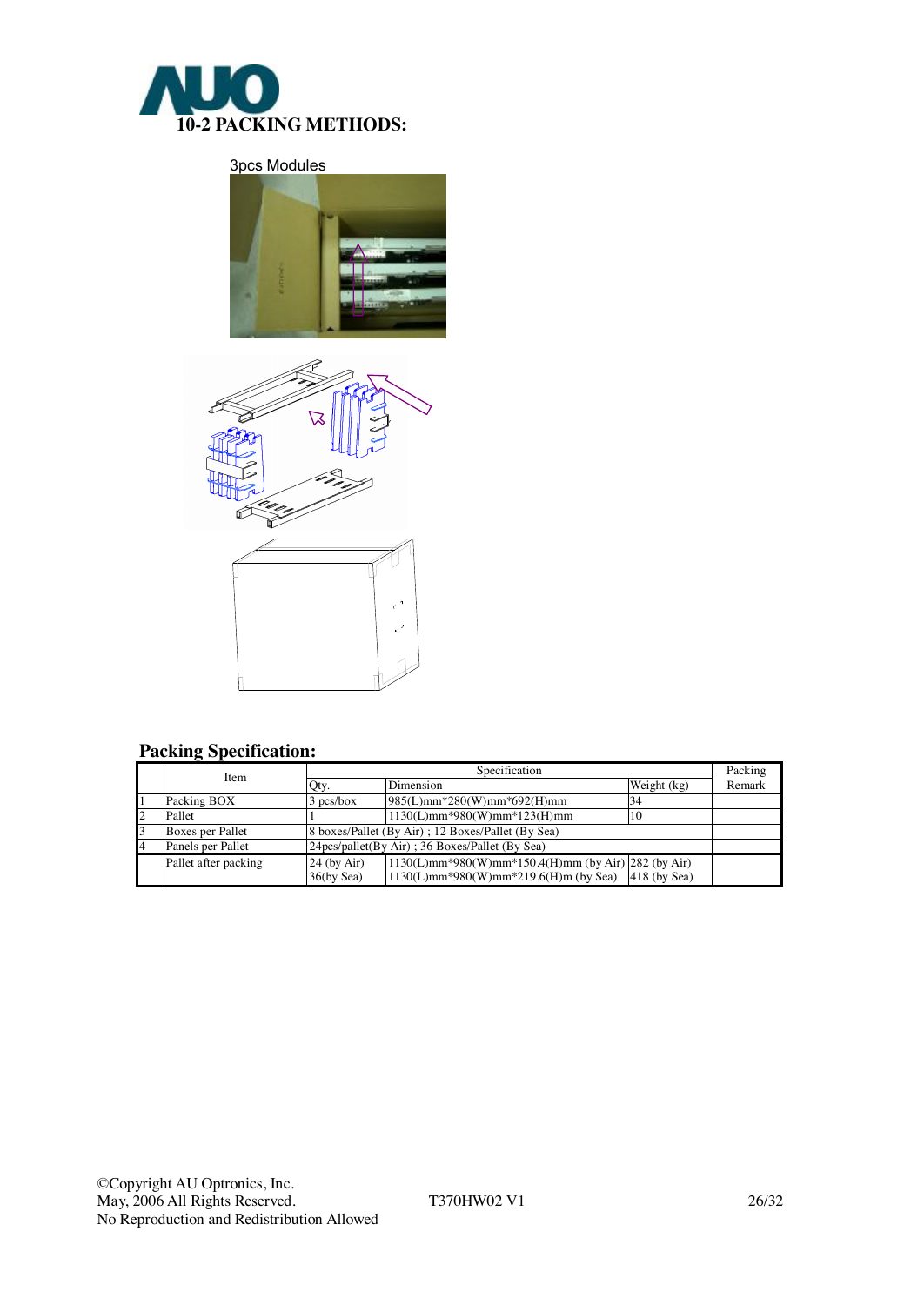

Please pay attention to the followings when you use this TFT LCD module.

#### **11-1 MOUNTING PRECAUTIONS**

(1) You must mount a module using holes arranged in four corners or four sides.

(2) You should consider the mounting structure so that uneven force (ex. Twisted stress) is not applied to module. And the case on which a module is mounted should have sufficient strength so that external force is not transmitted directly to the module.

(3) Please attach the surface transparent protective plate to the surface in order to protect the polarizer. Transparent protective plate should have sufficient strength in order to the resist external force.

- (4) You should adopt radiation structure to satisfy the temperature specification.
- (5) Acetic acid type and chlorine type materials for the cover case are not desirable because the former generates corrosive gas of attacking the polarizer at high temperature and the latter causes circuit break by electro-chemical reaction.
- (6) Do not touch, push or rub the exposed polarizer with glass, tweezers or anything harder than HB pencil lead. And please do not rub with dust clothes with chemical treatment. Do not touch the surface of polarizer for bare hand or greasy cloth. (Some cosmetics are detrimental to the polarizer.)
- (7) When the surface becomes dusty, please wipe gently with absorbent cotton or other soft materials like chamois soaks with petroleum benzene. Normal-hexane is recommended for cleaning the adhesives used to attach front/ rear polarizer. Do not use acetone, toluene and alcohol because they cause chemical damage to the polarizer.
- (8) Wipe off saliva or water drops as soon as possible. Their long time contact with polarizer causes deformations and color fading.
- (9) Do not open the case because inside circuits do not have sufficient strength.

#### **11-2 OPERATING PRECAUTIONS**

- (1) The spike noise causes the mis-operation of circuits. It should be lower than following voltage:  $V=\pm 200$ mV(Over and under shoot voltage)
- (2) Response time depends on the temperature. (In lower temperature, it becomes longer..)
- (3) Brightness of CCFL depends on the temperature. (In lower temperature, it becomes lower.) And in lower temperature, response time (required time that brightness is stable after turned on) becomes longer.
- (4) Be careful for condensation at sudden temperature change. Condensation makes damage to polarizer or electrical contacted parts. And after fading condensation, smear or spot will occur.
- (5) When fixed patterns are displayed for a long time, remnant image is likely to occur.
- (6) Module has high frequency circuits. Sufficient suppression to the electromagnetic interference shall be done by system manufacturers. Grounding and shielding methods may be important to minimize the interface.